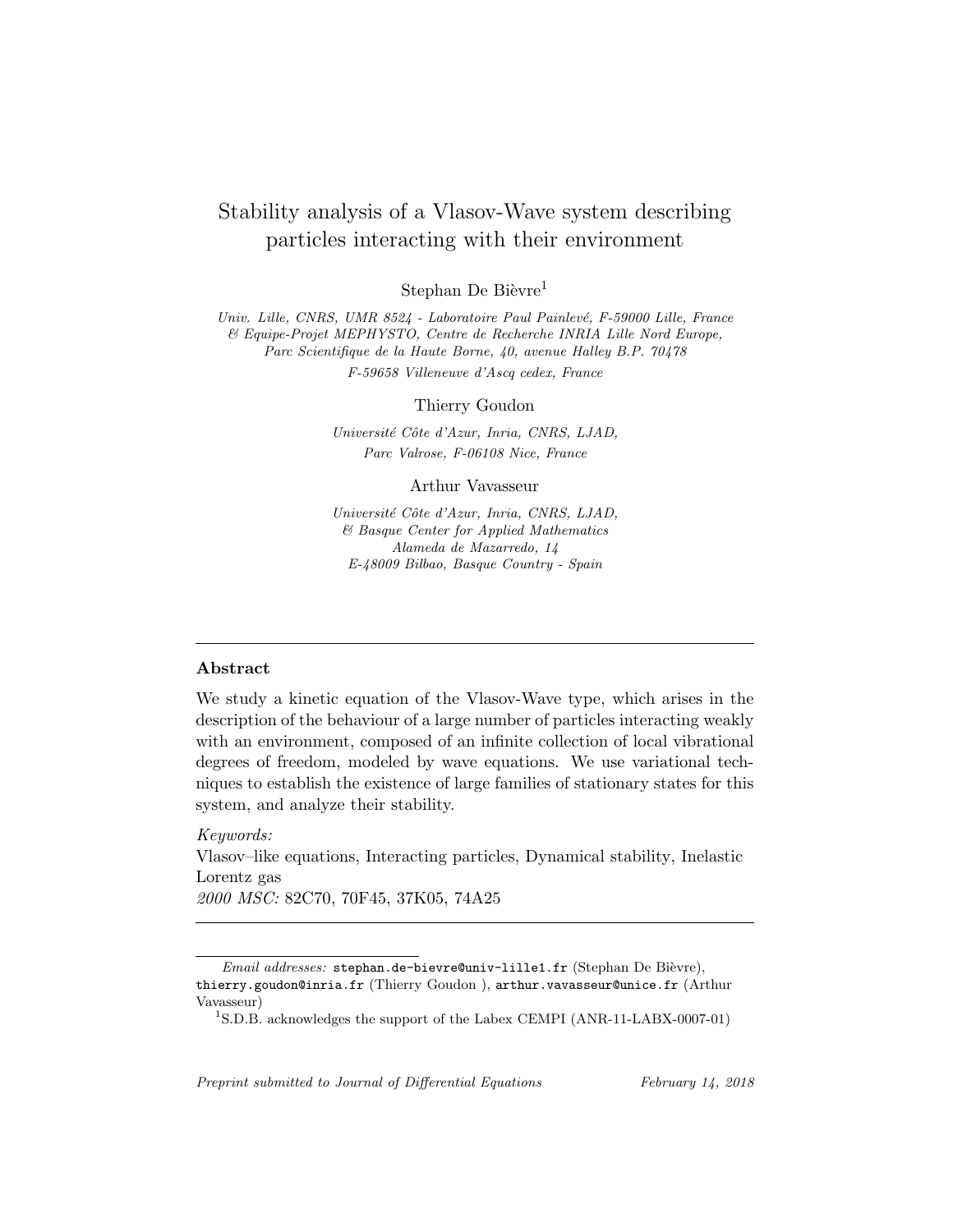## 1. Introduction

This paper is concerned with the following PDE system

$$
\partial_t f + v \cdot \nabla_x f - \nabla_x (V + \Phi) \cdot \nabla_v f = 0, \qquad t \ge 0, \ x \in \mathbb{R}^d, \ v \in \mathbb{R}^d, \tag{1a}
$$

$$
\left(\partial_{tt}^2 \Psi - c^2 \Delta_z \Psi\right)(t, x, z) = -\sigma_2(z) \int_{\mathbb{R}^d} \sigma_1(x - y) \rho(t, y) \, dy, \tag{1b}
$$
\n
$$
t \ge 0, \ x \in \mathbb{R}^d, \ z \in \mathbb{R}^n,
$$

$$
\rho(t,x) = \int_{\mathbb{R}^d} f(t,x,v) \, \mathrm{d}v,\tag{1c}
$$

$$
\Phi(t,x) = \iint_{\mathbb{R}^d \times \mathbb{R}^n} \Psi(t,y,z) \sigma_1(x-y) \sigma_2(z) \,dz \,dy, \qquad t \ge 0, \ x \in \mathbb{R}^d. \tag{1d}
$$

This system was introduced in [8, 26], where also the existence of solutions was established and some asymptotic issues treated. In particular, a certain asymptotic regime brings out a quite unexpected connection between this system and the gravitational Vlasov–Poisson system. In this work, we wish to address a first aspect of the long-time behaviour of the system by investigating the existence of stationary solutions and their stability.

We recall the system  $(1a)–(1d)$  describes the interaction between a large set of particles and their environment. The particles are described by their distribution function in phase space:  $f(t, x, v)$ , where  $t \geq 0$ ,  $x \in \mathbb{R}^d$ ,  $v \in \mathbb{R}^d$ are the time, space and velocity variables, respectively. More precisely, we interpret this quantity so that, given  $\mathscr{O} \times \mathscr{V} \subset \mathbb{R}^d \times \mathbb{R}^d$ ,  $\iint_{\mathscr{O} \times \mathscr{V}} f(t, x, v) dv dx$ gives the mass of particles having at time  $t \geq 0$  their position in  $\mathscr O$  and their velocity in  $\mathscr V$ . The environment is seen as a vibrating medium, the state of which is described by the function  $\Psi$ . Note that the vibrations take place in the direction  $z \in \mathbb{R}^n$ , which is *transverse* to the particles' motion; they are characterized by the wave speed  $c > 0$ . The coupling between the particles and the environment is embodied in the form functions  $\sigma_1, \sigma_2$ , which are both non negative, smooth and radially symmetric functions. Finally, the particles are also subjected to a confining potential  $V$ . We shall give details later on the technical assumptions and start by discussing the modelling issues.

The system  $(1a)–(1d)$  is a kinetic version of a model introduced by L. Bruneau and S. De Bièvre  $[5]$  for a *single* classical particle interacting with its environment. It is useful to keep in mind the picture proposed in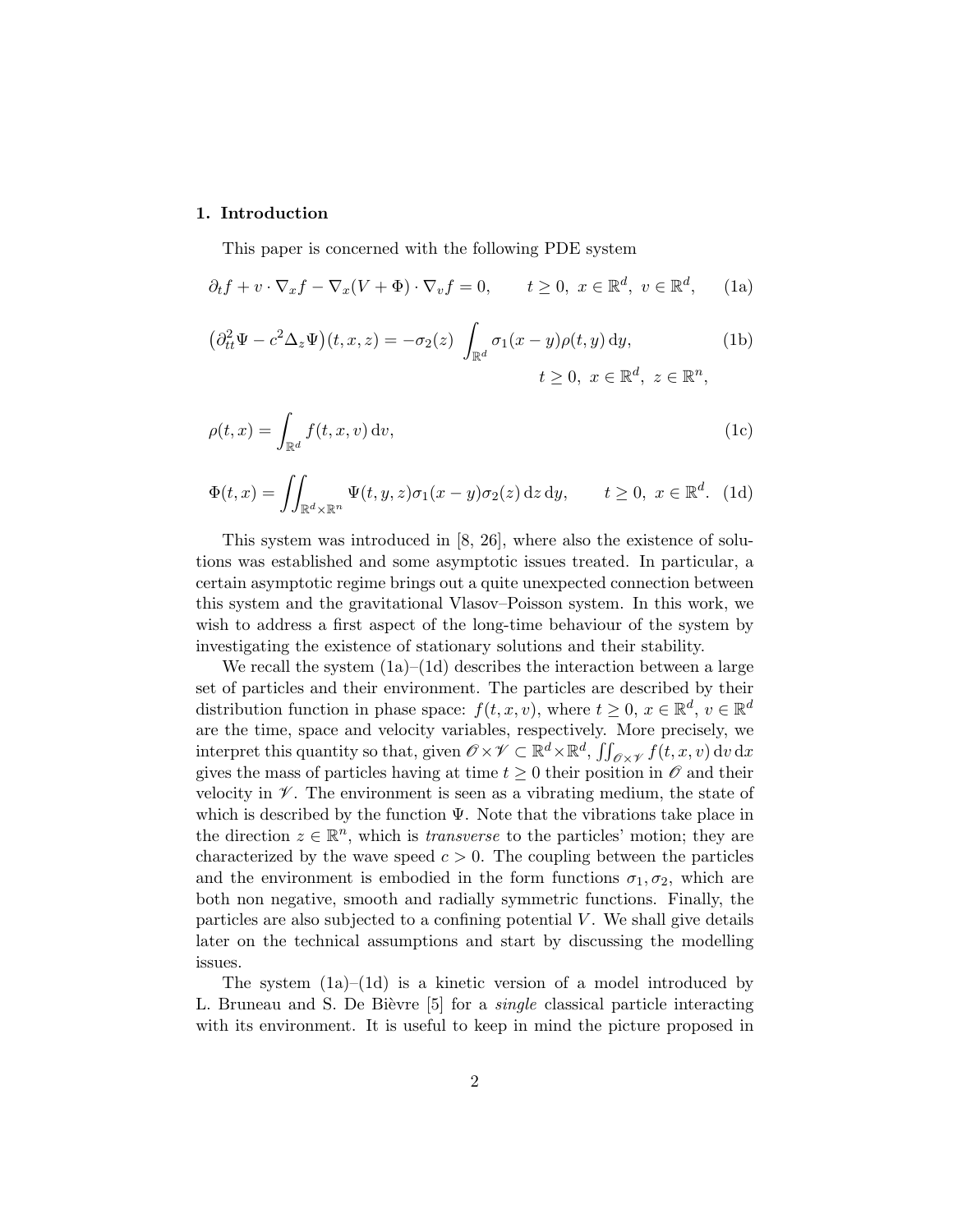[5] of a particle moving trough an infinite set of n-dimensional membranes, one for each  $x \in \mathbb{R}^d$ . Denoting by  $t \mapsto q(t)$  the position of the particle, the dynamic of such a particle is described by the following set of differential equations

$$
\begin{cases}\n\ddot{q}(t) = -\nabla V(q(t)) - \iint_{\mathbb{R}^d \times \mathbb{R}^n} \sigma_1(q(t) - y) \sigma_2(z) \nabla_x \Psi(t, y, z) \, \mathrm{d}y \, \mathrm{d}z, \\
\partial_{tt}^2 \Psi(t, x, z) - c^2 \Delta_z \Psi(t, x, z) = -\sigma_2(z) \sigma_1(x - q(t)), \quad x \in \mathbb{R}^d, \ z \in \mathbb{R}^n.\n\end{cases}
$$
\n(2)

For the system (2), due to the energy exchanges between the particles and the environment, and the evacuation of energy in the membranes, the coupling eventually behaves like a friction force on the particle so that the particle asymptotically stops at the minimum of the confining potential V. Further situations are dealt with in [5], and we also refer the reader to [1, 9, 10, 11, 21, 25] for thorough numerical experiments and analytical studies on (2) and related models. The system (2) can be generalized by considering a set of N particles, and the mean field regime  $N \to \infty$  leads to  $(1a)–(1d)$ , see [17, 26].

In [2], hypocoercivity techniques are adapted from [13] to investigate the large time time behavior of the solutions, when the kinetic equation (1a) additionaly contains the Fokker–Planck operator  $\nabla_v \cdot (vf + \nabla_v f)$ . This operator induces some dissipative effects in the model which simplifies the asymptotic analysis. However, the stationary solution

$$
\mathcal{M}_{\text{eq}}(x,v) = Z_{\text{eq}} \exp\left(-\frac{|v|^2}{2} - V(x) - \Phi_{\text{eq}}(x)\right) \tag{3}
$$

exhibited in  $[2, 26]$  defines also a stationary solution of  $(1a)–(1d)$ . It is then natural to investigate the stability of this solution, a task we turn to in this paper. In (3),  $\Phi_{\text{eq}}$  is implicitely defined by the non-linear equation

$$
\Phi_{\text{eq}}(x) = -\frac{\kappa}{c^2} \sigma_1 \star \sigma_1 \star \int_{\mathbb{R}^d} \mathcal{M}_{\text{eq}}(x, v) \, \mathrm{d}v, \qquad \kappa = \int_{\mathbb{R}^n} \frac{|\hat{\sigma}_2(\xi)|^2}{|\xi|^2} \, \mathrm{d}\xi > 0. \tag{4}
$$

Note that the definition of  $\kappa$  requires  $n \geq 3$ . It can be equivalently expressed as

$$
\kappa = \int_{\mathbb{R}^n} |\nabla \Gamma(z)|^2 \, \mathrm{d}z > 0,
$$

with Γ the solution of

$$
\Delta\Gamma(z) = \sigma_2(z), \qquad z \in \mathbb{R}^n.
$$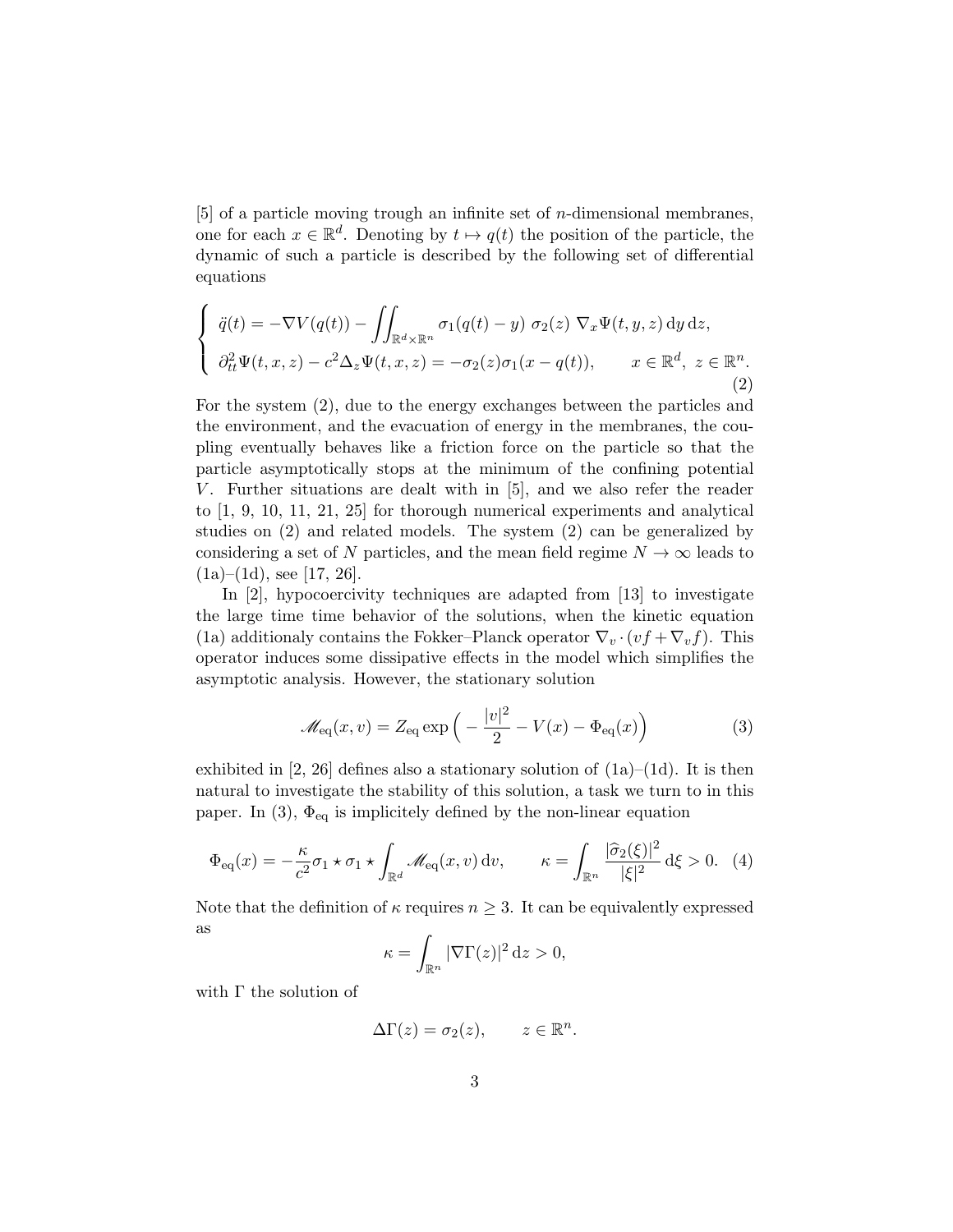Equations (3) and (4) define a family of stationary solutions of  $(1a)$ – $(1d)$ , parametrized here by  $Z_{\text{eq}} \geq 0$ . Since (1a) conserves the total mass, we address the question of the stability of the stationary solution which has the same mass as the initial data, namely  $Z_{eq}$  is the normalizing constant such that

$$
\iint_{\mathbb{R}^d \times \mathbb{R}^d} \mathcal{M}_{\text{eq}}(x, v) dv dx = \iint_{\mathbb{R}^d \times \mathbb{R}^d} f(0, x, v) dv dx \n= \iint_{\mathbb{R}^d \times \mathbb{R}^d} f(t, x, v) dv dx.
$$

In  $[2, 26]$  this solution is shown to be *linearly stable* for the collisionless system (1a)–(1d). We wish to investigate further the issue of the existence of these and other stationary solutions and their non-linear stability. We point out that the large time behavior for the kinetic model  $(1a)–(1d)$ , or even for the N-particle version of (2), differs considerably from the situation investigated in [5] for a single particle, precisely because of the intricate interactions between all the particles when they are close to each other. When dealing with a single particle, with  $V$  a confining potential as considered here, the asymptotic behavior is as expected from basic physical intuition. Assuming for simplicity the potential has a unique critical point, which is its absolute minimum, it was shown the particle comes (exponentially fast) to rest at this minimum, see [5, Theorem 4]. This is – intuitively at least – a consequence of the fact that, as long as the particle moves, it will loose energy to the membranes, so that it has to come to a full stop. Which it can only do where no external force is applied by the external potential. With several particles, the underlying physics is more complex since when two particles are close enough to each other, they activate the membranes in a common neighborhood, which could lead to more complicated energy exchanges between the particle and the membranes. So, while a stationary solution with all particles at the minimum of the potential still exists, it is thus not clear if other stationary solutions may or may not exist. For the kinetic model, which corresponds to the statistical description of many particles in a mean field regime when the coupling between the particles is weak, we shall see that the model admits infinitely many stationary solutions with different shape.

In this paper we thus go back to the stationary solutions of the Vlasov-Wave system  $(1a)–(1d)$ . Using the Hamiltonian structure at the basis of the discussion in [5], and the conservation of the Casimir–functionals of the Vlasov equation (1a), we develop a variational approach, strongly inspired by the analysis of the gravitational Vlasov–Poisson system [14, 18, 19, 24, 27];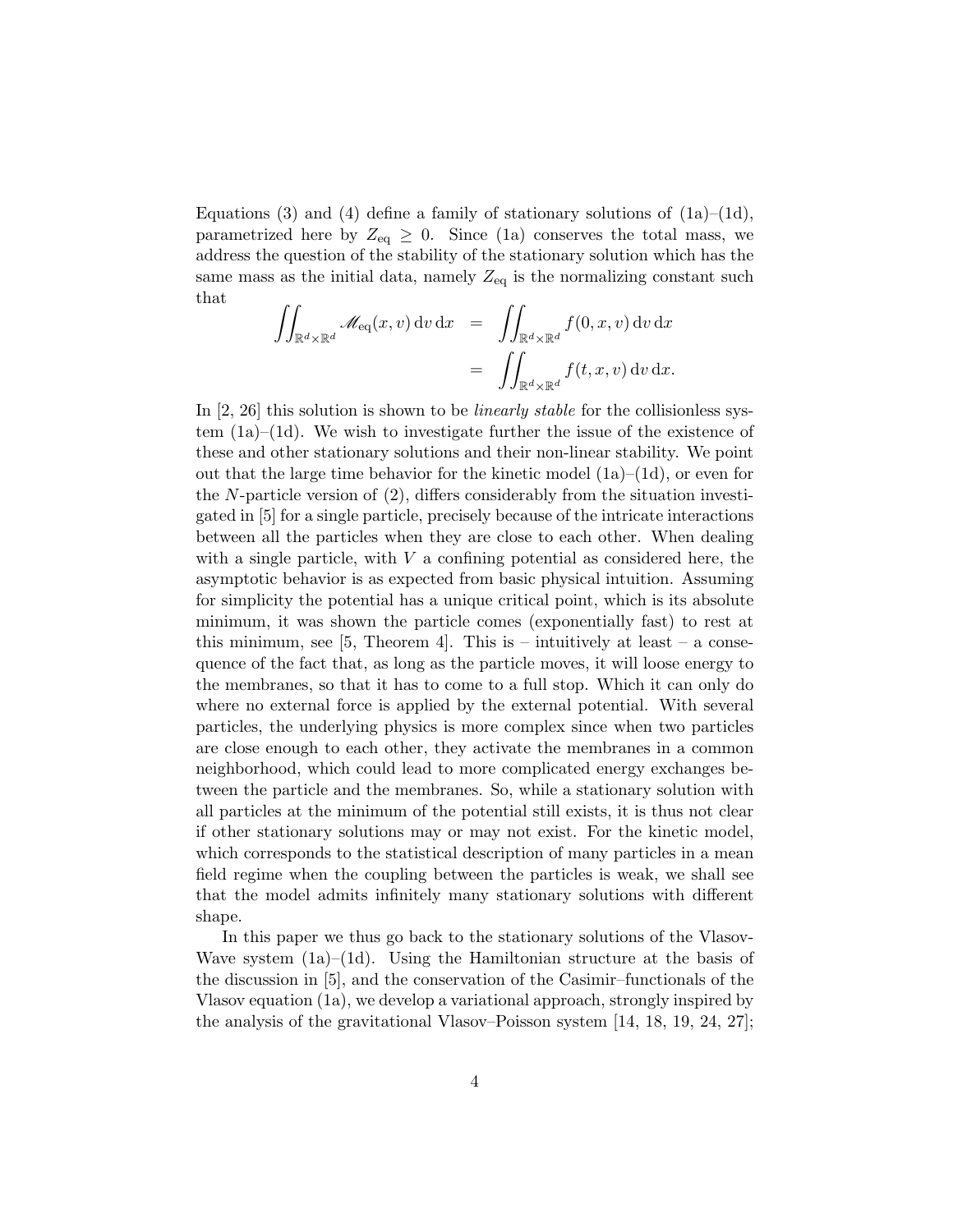see also [3, 6] for the electrostatic Vlasov–Poisson system.

In Section 2, we construct an infinite family of stationary solutions  $(f_{\text{eq}}, \Phi_{\text{eq}})$  of the system  $(1a)–(1d)$  through the minimization of suitable energy functionals, which are constants of the motion of the system, under a mass constraint. Section 3 investigates the dynamical stability of these stationary solutions. We conclude this Introduction with a rough formulation of our main result, giving a flavour of it. (See Theorem 3.2 for a precise statement.) Each energy–Casimir functional defines an equilibrium  $(f_{\text{eq}}, \Phi_{\text{eq}})$  and a natural measure, that we denote by  $(f, \Phi) \mapsto \mathscr{D}(f, \Phi | f_{\text{eq}}, \Phi_{\text{eq}})$ , which evaluates how far a pair  $(f, \Phi)$  is from this equilibrium. The stability statement then says that, if the initial data is close enough to the equilibrium state, then it remains close to it forever: for any  $\epsilon > 0$ , there exists  $\eta > 0$  such that  $\mathscr{D}(f(0), \Phi(0)|f_{\text{eq}}, \Phi_{\text{eq}}) \leq \eta$  implies  $\mathscr{D}(f(t), \Phi(t)|f_{\text{eq}}, \Phi_{\text{eq}}) \leq \epsilon$  for any  $t \geq 0$ . As we shall see below, beyond a few technical assumptions, the proof requires  $n \geq 3$  and the wave speed c to be large enough, which both seem to be important assumptions on physical grounds.

Whether analogous stationary states also exist in the original N-particle model is a difficult open question that we do not address here and that is related to the question of the time-scale on which the Vlasov-Wave equation correctly describes the N-particle model. The asymptotic trend to the equilibrium, in absence of collisional mechanisms, is also a delicate open issue.

#### 2. Stationary solutions

We start our study with a few formal manipulations, which will motivate our choice of functional framework for the rigorous study of the stationary solutions of (1a)–(1d) that is provided in the second part of this section. A first crucial observation is that  $(1a)–(1d)$  conserves an energy functional that encodes the energy exchanges between the particles and their environment:

$$
\mathcal{E}(f, \Psi, \pi) = \iint_{\mathbb{R}^d \times \mathbb{R}^d} \left( \frac{|v|^2}{2} + V(x) \right) f \, dv \, dx + \iint_{\mathbb{R}^d \times \mathbb{R}^d} \Phi[\Psi] f \, dv \, dx + \frac{1}{2} \iint_{\mathbb{R}^d \times \mathbb{R}^n} \left( |\pi|^2 + c^2 |\nabla_z \Psi|^2 \right) dy \, dx.
$$
\n(5)

Here we have used the following notation: for a function  $\Psi : \mathbb{R}^d \times \mathbb{R}^n \to \mathbb{R}$ ,

$$
\Phi[\Psi](x) = \int_{\mathbb{R}^d} \sigma_1(x - y) \left( \int_{\mathbb{R}^n} \sigma_2(z) \Psi(y, z) \, \mathrm{d}z \right) \, \mathrm{d}y. \tag{6}
$$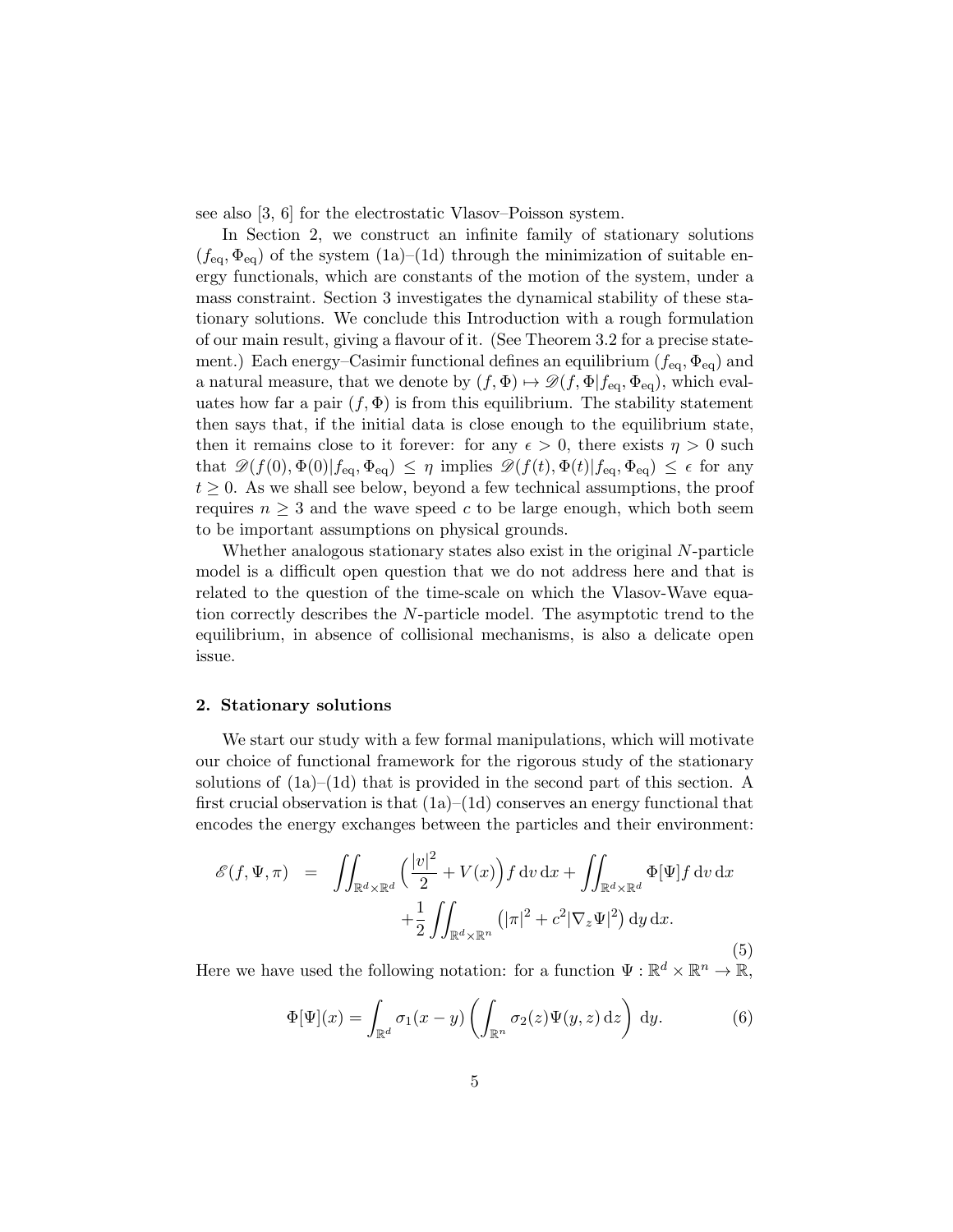Then, we have energy conservation in the sense that the solutions of  $(1a)$ – (1d) satisfy

$$
\mathscr{E}(f, \Psi, \partial_t \Psi)(t) = \mathscr{E}(f, \Psi, \partial_t \Psi)(0). \tag{7}
$$

Of course, the particles' total mass is also conserved

$$
\iint_{\mathbb{R}^d \times \mathbb{R}^d} f(t, x, v) dv dx = \iint_{\mathbb{R}^d \times \mathbb{R}^d} f(0, x, v) dv dx.
$$
 (8)

Finally, since the field  $(x, v) \mapsto (v, -\nabla_x V(x) - \nabla_x \Phi(t, x))$  is divergencefree, equation (1a) also conserves any non-linear functional (the "Casimir– functionals")

$$
\iint_{\mathbb{R}^d \times \mathbb{R}^d} h(f(t, x, v)) dv dx = \iint_{\mathbb{R}^d \times \mathbb{R}^d} h(f(0, x, v)) dv dx, \tag{9}
$$

for a given function  $h : [0, \infty) \to \mathbb{R}$ .

This suggests to search for stationary solutions of  $(1a)–(1d)$  as minimizers of a Lyapounov functional using (7), (8) and (9). The natural energy (5) does not have enough structure to serve as a Lyapounov functional for the evolution problem. The idea is thus to combine (5) and (9) and to study the critical points of this Casimir-energy functional, under a mass constraint. It turns out that the critical points are also stationary solutions of  $(1a)$ – $(1d)$ . Moreover, the minimization property defines the framework that allows us to investigate the stability issue. We refer for instance the reader to [3, 6, 12, 18, 27] for similar reasonings, see also the overview [24]. We proceed as follows. Let  $h : [0, \infty) \to \mathbb{R}$  be a *strictly convex* function. We set

$$
\mathscr{J}(f, \Psi, \pi) = \iint_{\mathbb{R}^d \times \mathbb{R}^d} h(f) \, dv \, dx + \mathscr{E}(f, \Psi, \pi).
$$

Let us denote by  $m$  the mass of the initial particle distribution function

$$
m = \iint_{\mathbb{R}^d \times \mathbb{R}^d} f(0, x, v) \, dv \, dx.
$$

We wish to define  $(\mathscr{M}_{\text{eq}}, \Psi_{\text{eq}}, \pi_{\text{eq}})$  as the minimizer of  $\mathscr{J}$  under the constraint

$$
\iint_{\mathbb{R}^d \times \mathbb{R}^d} f(x, v) \, dv \, dx = m.
$$

We thus introduce, for  $\lambda \in \mathbb{R}$ ,  $\mathscr{J}_{\lambda} = \mathscr{J} + \lambda \left( \iint_{\mathbb{R}^d \times \mathbb{R}^d} f \, dv \, dx - m \right)$ . The Euler–Lagrange relations yield the following conclusions

• with  $\partial_{\pi} \mathscr{J}_{\lambda}$  we simply get  $\pi_{\text{eq}} = 0$ ,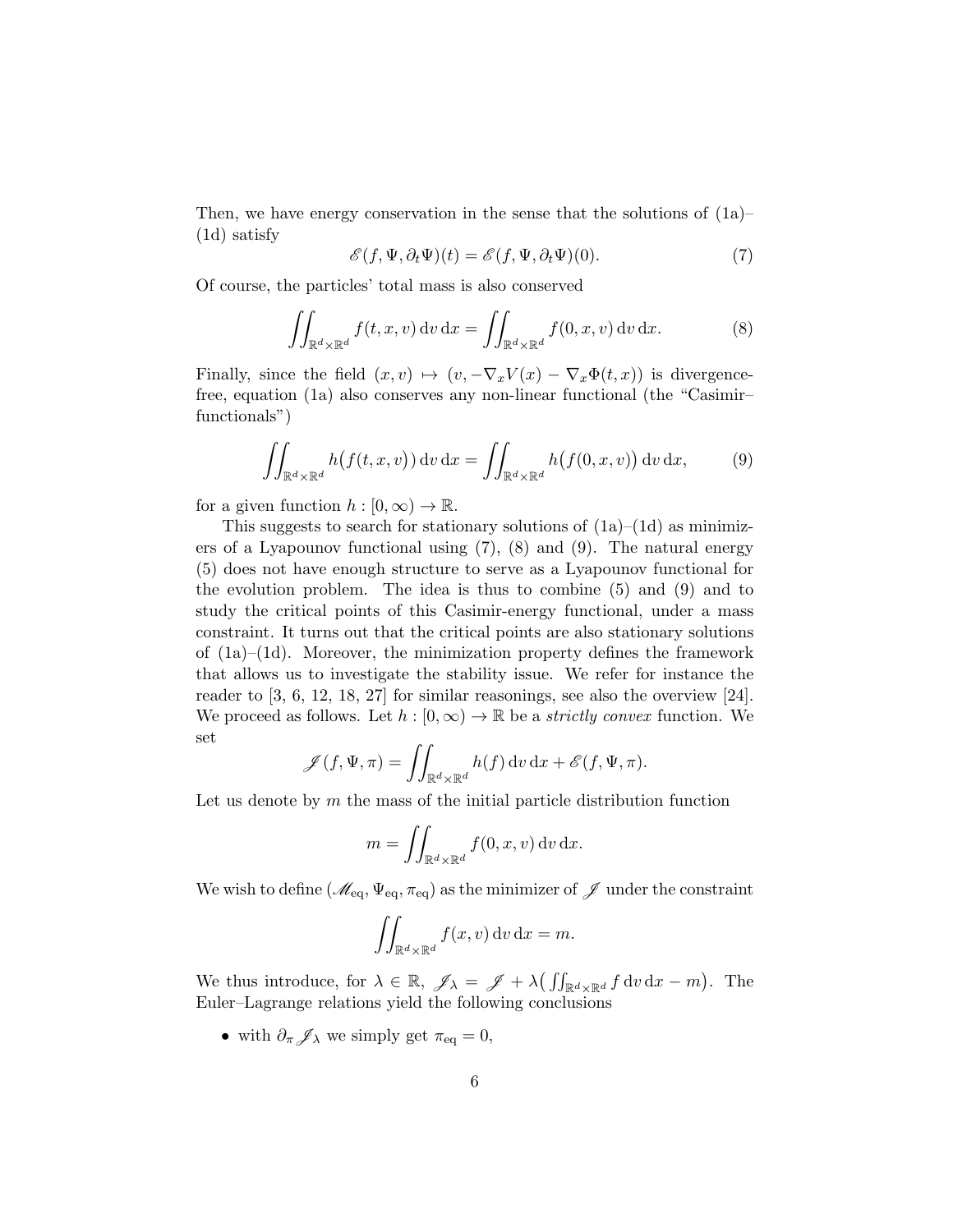$\bullet\,$  with  $\partial_\Psi \mathscr{J}_\lambda$  we obtain

$$
\sigma_2(z) \left( \sigma_1 \star \int_{\mathbb{R}^d} \mathscr{M}_{\text{eq}}(\cdot, v) \, dv \right)(x) = c^2 \Delta_z \Psi_{\text{eq}}(x, z).
$$

Denoting by  $\Gamma$  the solution of  $\Delta_z\Gamma=\sigma_2,$  we are led to

$$
\Psi_{\text{eq}}(x,z) = \frac{\Gamma(z)}{c^2} \sigma_1 \star \left( \int_{\mathbb{R}^d} \mathscr{M}_{\text{eq}}(\cdot,v) \, dv \right)(x).
$$

The associated equilibrium potential thus reads

$$
\Phi_{\text{eq}}(x) = \int_{\mathbb{R}^d} \sigma_1(x - y) \left( \int_{\mathbb{R}^n} \sigma_2(z) \Psi_{\text{eq}}(y, z) dz \right) dy
$$
  
\n
$$
= \sigma_1 \star \sigma_1 \star \left( \int_{\mathbb{R}^d} \mathcal{M}_{\text{eq}}(\cdot, v) dv \right) (x) \times \left( -\frac{1}{c^2} \int_{\mathbb{R}^n} |\nabla_z \Gamma(z)|^2 dz \right)
$$
  
\n
$$
= -\frac{\kappa}{c^2} \sigma_1 \star \sigma_1 \star \left( \int_{\mathbb{R}^d} \mathcal{M}_{\text{eq}}(\cdot, v) dv \right) (x).
$$

 $\bullet\,$  with  $\partial_f\mathscr{J}_\lambda$  we infer

$$
h'(\mathcal{M}_{\text{eq}}(x,v)) = -\frac{|v|^2}{2} - V(x) - \sigma_1 \star \int_{\mathbb{R}^n} \sigma_2(z) \Psi_{\text{eq}}(\cdot, z) dz - \lambda_{\text{eq}}
$$

$$
= -\frac{|v|^2}{2} - V(x)
$$

$$
+ \frac{\kappa}{c^2} \sigma_1 \star \sigma_1 \star \left( \int_{\mathbb{R}^d} \mathcal{M}_{\text{eq}}(\cdot, v) dv \right) (x) - \lambda_{\text{eq}},
$$

with  $\lambda_{\rm eq}$  the Lagrange multiplier associated to the mass constraint.

Therefore, the equilibrium distribution function is defined by the implicit formula

$$
\mathcal{M}_{\text{eq}}(x, v) = \Upsilon \left( \frac{|v|^2}{2} + V(x) - \frac{\kappa}{c^2} \Sigma \star \rho_{\text{eq}}(x) + \lambda_{\text{eq}} \right),
$$
  

$$
\Sigma = \sigma_1 \star \sigma_1, \qquad \rho_{\text{eq}} = \int_{\mathbb{R}^d} \mathcal{M}_{\text{eq}} \, dv,
$$

where

 $\Upsilon(s) = (h')^{-1}(-s),$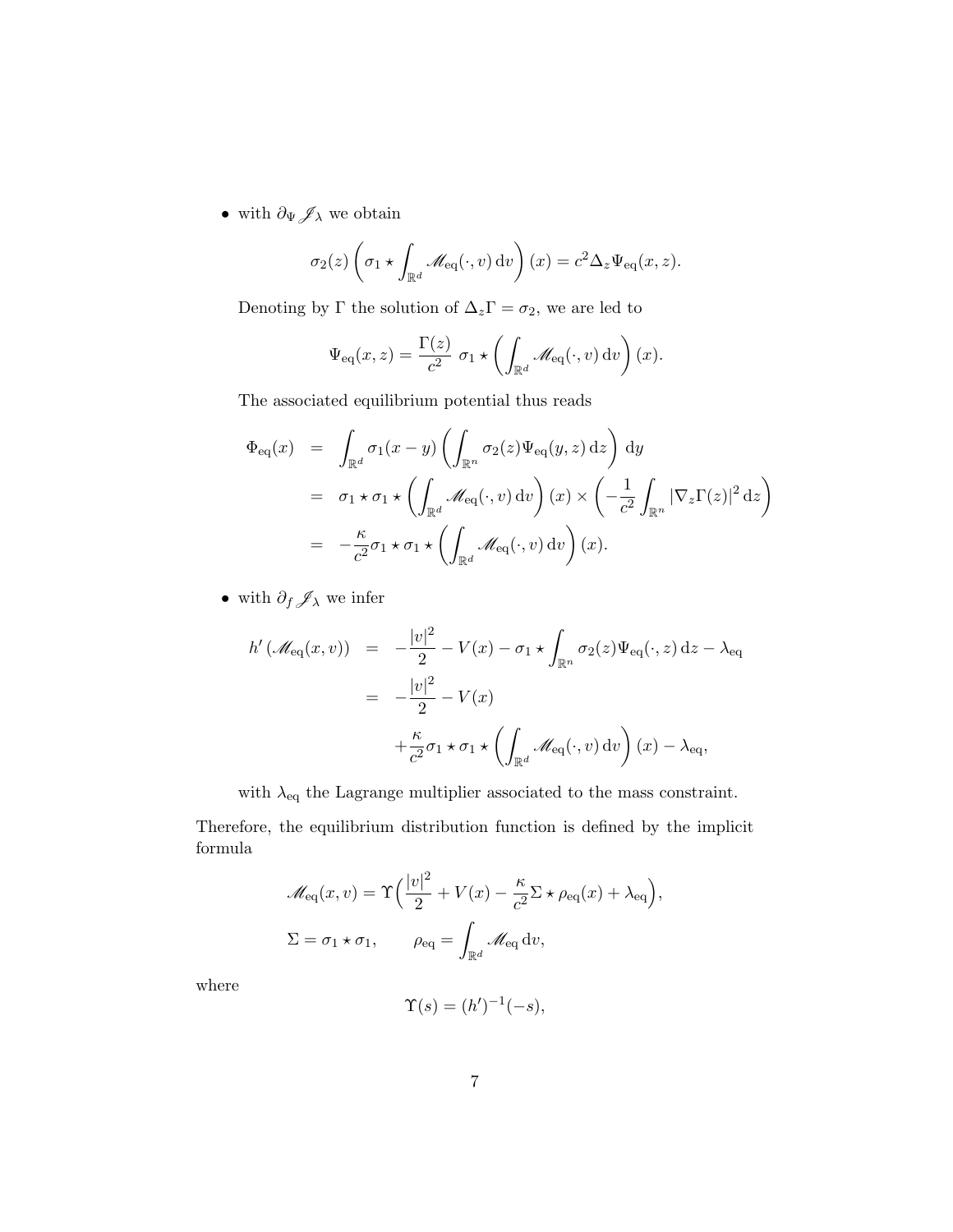and the Lagrange multiplier  $\lambda_{eq}$  is determined by

$$
\iint_{\mathbb{R}^d \times \mathbb{R}^d} \mathcal{M}_{\text{eq}} \, dv \, dx = m.
$$

We readily check that

$$
(v \cdot \nabla_x - \nabla_x (V + \Psi_{\text{eq}}) \cdot \nabla_v) \mathscr{M}_{\text{eq}} = 0
$$

so that  $\mathcal{M}_{eq}$  is a stationary solution of (1a), as anticipated. This comes from the fact that, writing  $\mathscr{E}_{eq}(x,v) = \frac{|v|^2}{2} + V(x) - \frac{\kappa}{c^2}$  $\frac{\kappa}{c^2} \Sigma \star \rho_{\text{eq}}(x) = \frac{|v|^2}{2} +$  $V(x) + \Phi_{\text{eq}}(x)$ ,  $\mathscr{M}_{\text{eq}}$  can be interpreted as a function of this energy and  $(v \cdot \nabla_x - \nabla_x (V + \Psi_{\text{eq}}) \cdot \nabla_v) \mathcal{M}_{\text{eq}}$  is the Lie bracket of  $\mathcal{E}_{\text{eq}}$  and  $\mathcal{M}_{\text{eq}}$ . Moreover,  $\Psi_{\text{eq}}$  is a stationary solution of the associated wave equation (1b)–(1c) while finally  $\Phi_{\text{eq}}$  satisfies (1d).

The specific case  $h(s) = s \ln(s) - s$  leads to (3), with  $\Upsilon(s) = e^{-s}$ ,  $Z_{\text{eq}} =$  $e^{-\lambda_{eq}}$ . With the change of variable  $v = \sqrt{2s} \omega$ ,  $s \geq 0$ ,  $\omega \in \mathbb{S}^{d-1}$ , we can rewrite

$$
\rho_{\text{eq}}(x) = \mu(V(x) + \Phi_{\text{eq}}(x) + \lambda_{\text{eq}}), \qquad \Phi_{\text{eq}} = -\frac{\kappa}{c^2} \Sigma \star \rho_{\text{eq}},
$$

$$
\mu(U) = 2^{d/2 - 1} |\mathbb{S}^{d-1}| \int_0^\infty s^{d/2 - 1} \Upsilon(s + U) \, \text{d}s.
$$

Through this approach we have therefore defined a broad class of stationary states for  $(1a)$ – $(1d)$ , in contrast to the case of a single particle where, as mentioned before, a unique equilibrium exists. We now investigate their stability.

Let us now detail the technical requirements on which the analysis is based. Throughout the paper we assume

- a)  $n > 3$ ,
- b)  $\sigma_1, \sigma_2$  are  $C^{\infty}$ , compactly supported, radially symmetric and non negative.

Assumption a) already appears in [5] as well as in [8]. In particular, we should bear in mind that the definition of  $\kappa$  uses this assumption. We refer the reader to [5] for further comments on the physical motivation for assuming  $n \geq 3$ . Assumption b) is certainly far from optimal, as will become clear from the discussion below, but it stays within the framework introduced and motivated in [5]. To give a precise definition of the coupling term in the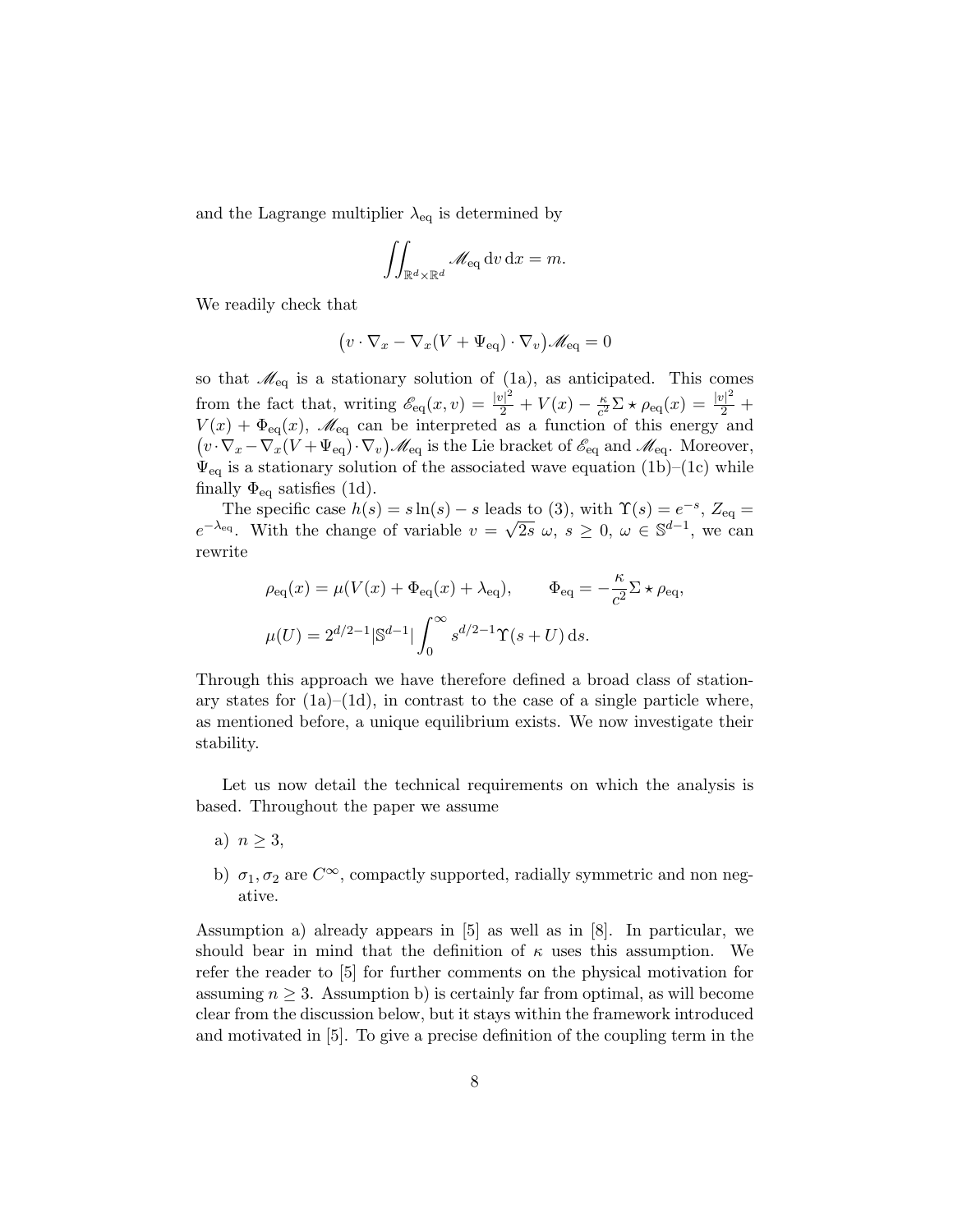energy (5), we proceed as follows. First, we define, for  $\Psi : \mathbb{R}^d \times \mathbb{R}^n \to \mathbb{R}$ , and  $\rho : \mathbb{R}^d \to \mathbb{R}$ :

$$
\mathscr{B}(\Psi,\rho) = \int_{\mathbb{R}^d} (\sigma_1 \star \rho)(x) \left( \int_{\mathbb{R}^n} \sigma_2(z) \Psi(x,z) \, \mathrm{d}z \right) \, \mathrm{d}x.
$$

Then one has

$$
\iint_{\mathbb{R}^d \times \mathbb{R}^d} \Phi[\Psi] f \, dv \, dx = \mathscr{B}(\Psi, \rho),
$$

where  $\Phi[\Psi]$  is defined in (6).

**Lemma 2.1.** There exists a constant C, which does not depend on  $\psi$ ,  $\rho$ , such that

$$
|\mathscr{B}(\Psi,\rho)| \leq C \, \|\sigma_2\|_{L^{2n/(n+2)}(\mathbb{R}^n)} \|\sigma_1\|_{L^2(\mathbb{R}^d)} \|\nabla_z \Psi\|_{L^2(\mathbb{R}^n \times \mathbb{R}^d)} \|\rho\|_{L^1(\mathbb{R}^d)}.
$$

Proof. We shall use the Gagliardo-Nirenberg-Sobolev inequality, see e.g. [23, p. 125], [4, Theorem IX.9],

$$
||u||_{L^{2n/(n-2)}(\mathbb{R}^n)} \leq C||\nabla u||_{L^2(\mathbb{R}^n)}.
$$

Then, we get

$$
|\mathcal{B}(\Psi,\rho)| \leq \left(\int_{\mathbb{R}^d} \Big| \int_{\mathbb{R}^n} \sigma_2(z) \Psi(x,z) \,dz \Big|^2 \,dx\right)^{1/2} \left(\int_{\mathbb{R}^d} |\sigma_1 \star \rho(x)|^2 \,dx\right)^{1/2}
$$
  

$$
\leq \left(\int_{\mathbb{R}^d} ||\sigma_2||^2_{L^{2n/(n+2)}(\mathbb{R}^n)} \left(\int_{\mathbb{R}^n} |\Psi(x,z)|^{2n/(n-2)} \,dz\right)^{(n-2)/n} \,dx\right)^{1/2}
$$

$$
\times ||\sigma_1||_{L^2(\mathbb{R}^d)} ||\rho||_{L^1(\mathbb{R}^d)}
$$

$$
\leq ||\sigma_2||_{L^{2n/(n+2)}(\mathbb{R}^n)} \left(\int_{\mathbb{R}^d} C^2 \left(\int_{\mathbb{R}^n} |\nabla_z \Psi(x,z)|^2 \,dz\right) \,dx\right)^{1/2}
$$

$$
\times ||\sigma_1||_{L^2(\mathbb{R}^d)} ||\rho||_{L^1(\mathbb{R}^d)}.
$$

We assume that the following requirements are fulfilled:

(H0) For any  $x \in \mathbb{R}^d$ , we have  $V(x) \geq 0$ , and  $\lim_{|x| \to \infty} V(x) = +\infty$ .

(H1) Either  $h(s) = s \ln(s) - s$  or  $h : [0, \infty) \to [0, \infty)$  is a strictly convex  $C^2$ function such that

$$
h(0) = 0 \text{ and } \lim_{s \to \infty} \frac{h(s)}{s} = +\infty,
$$

Г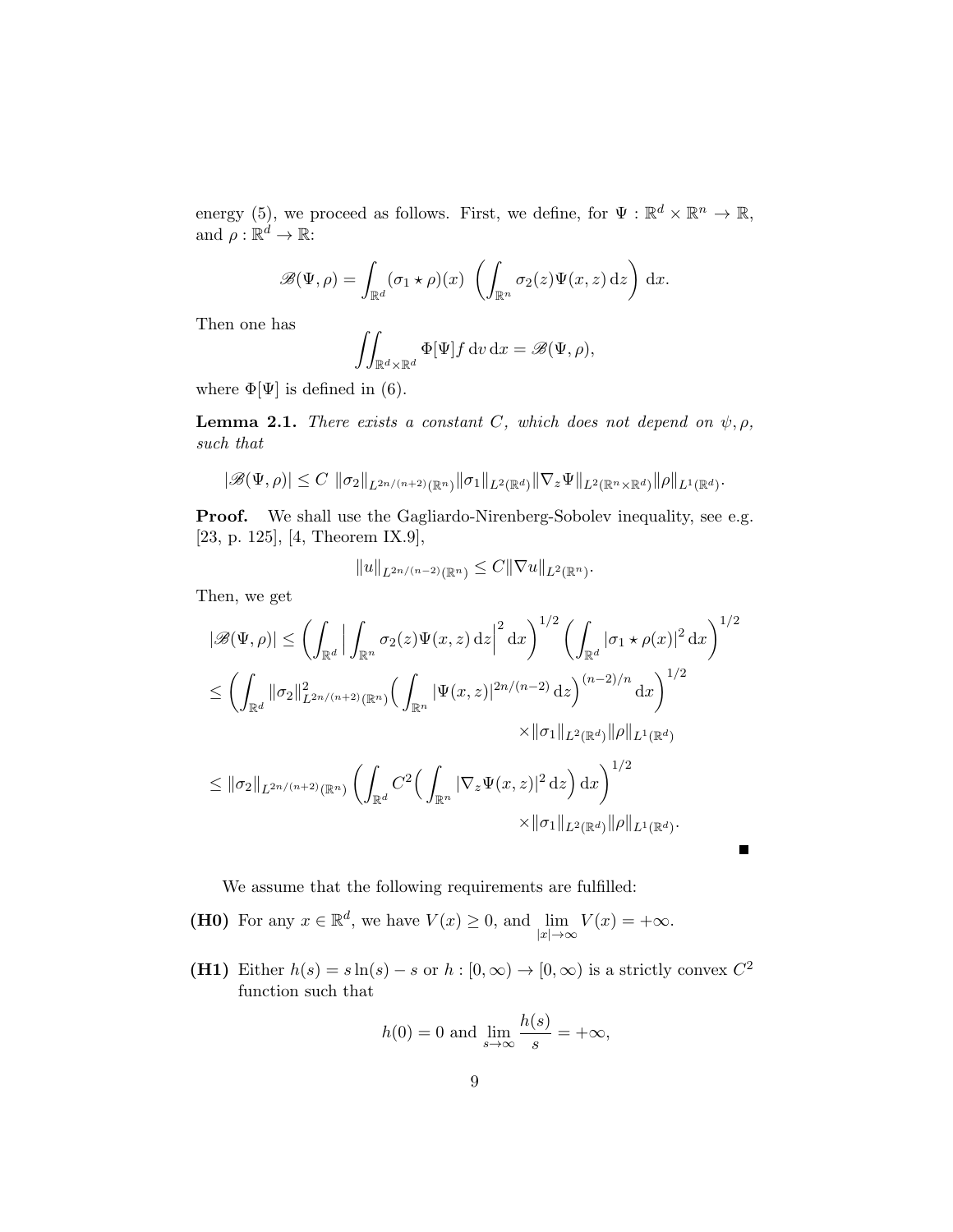with h' defined from  $[0, \infty)$  to  $[\eta_0, +\infty)$  with  $\eta_0 \geq 0$ . (That  $\eta_0$  is non negative follows from the assumptions:  $h(s)$  is non negative and vanishes for  $s = 0.$ )

(H2) Let us define

$$
\Upsilon : s \in \mathbb{R} \longmapsto \Upsilon(s) = \begin{cases} 0 & \text{if } s \ge -\eta_0, \\ (h')^{-1}(-s) & \text{if } -\infty < s \le -\eta_0. \end{cases}
$$

For any  $a \in \mathbb{R}$ , we have

$$
\Upsilon\left(\frac{|v|^2}{2} + V(x) + a\right) \in L^1(\mathbb{R}^d \times \mathbb{R}^d).
$$

For  $h(s) = s \ln(s) - s$ , we further assume  $x \mapsto e^{-\alpha V(x)} \in L^1(\mathbb{R}^d)$  for some  $0 < \alpha < 1/4$ .

(H3) For any compact set  $K \subset \mathbb{R}$ , we can find a function  $\mathscr{Z}_K \in L^1(\mathbb{R}^d \times \mathbb{R}^d)$ such that for any  $a \in K$ , we have  $\left|\Upsilon'\right|\left(\frac{|v|^2}{2}\right)$  $\left|\frac{y|^{2}}{2}+V(x)+a\right|\right|\leq\mathscr{Z}_{K}(x,v).$ 

Assumptions (H0) is a confining assumption on the external potential, strengthened by the integrability condition in  $(H2)$ . It is likely that these assumptions on  $h$ , that govern the shape of the equilibrium state, can be generalized, as will become apparent in the proof. With  $h(s) = s \ln(s) - s$ , we obtain the equilibrium function devised in [2], which is proportional to  $\exp\left(-\frac{|v|^2}{2} - V(x) - \Phi_{\text{eq}}(x)\right)$ , see (3), the self-consistent potential  $\Phi_{\text{eq}}$  being determined by an integral equation. Another relevant example is given by  $h(s) = s<sup>p</sup>$ , for  $p > 1$ . Then, the equilibrium function casts as

$$
\mathscr{M}_{\text{eq}}(x,v) = \Big[ -\frac{1}{p} \Big( \frac{|v|^2}{2} + V(x) + \Phi_{\text{eq}}(x) + \lambda_{\text{eq}} \Big) \Big]_+^{1/(p-1)},
$$

where the equilibirum potential  $\Phi_{\text{eq}}$  is still determined by an integral equation and  $\lambda_{eq} \in \mathbb{R}$  ensures the mass constraint. We shall see that  $x \mapsto \Phi_{eq}(x)$ is bounded; hence, due to  $(H0)$ , we note that this equilibrium function is compactly supported.

**Lemma 2.2.** Suppose (H0)–(H2). Let  $m > 0$ . For any function  $\Phi$  continuous and bounded on  $\mathbb{R}^d$ , we can find  $\lambda[\Phi] \in \mathbb{R}$  such that

$$
\iint_{\mathbb{R}^d \times \mathbb{R}^d} \Upsilon\left(\frac{|v|^2}{2} + V(x) + \Phi(x) + \lambda[\Phi]\right) dv dx = m.
$$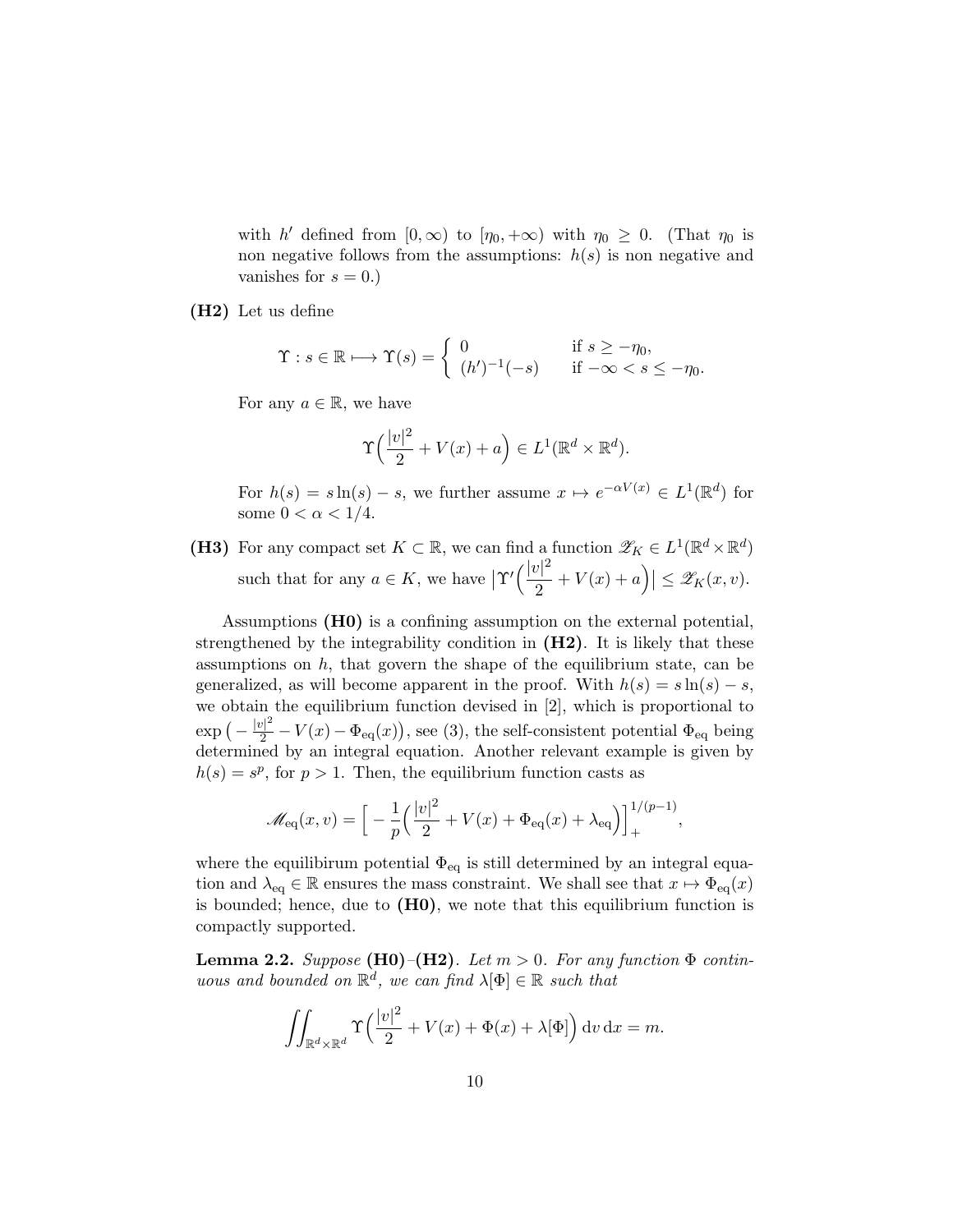Furthermore, for  $c > 0$ , let us introduce the set

$$
\mathscr{C} = \Big\{ \Phi \in C^0(\mathbb{R}^d), -\frac{\kappa m}{c^2} ||\Sigma||_{L^{\infty}(\mathbb{R}^d)} \leq \Phi(x) \leq 0 \text{ for all } x \in \mathbb{R}^d \Big\}.
$$

There exists  $\mathscr{K}_1(c) > 0$ , such that  $|\lambda[\Phi]| \leq \mathscr{K}_1(c)$  holds for any  $\Phi \in \mathscr{C}$ .

**Proof.** The function  $s \mapsto \Upsilon(s)$  is strictly decreasing from  $(-\infty, -\eta_0)$  to  $(0, +\infty)$  (but it is defined from  $\mathbb R$  to  $[0, \infty)$ ). For  $\Phi$  bounded and continuous, by  $(H0)$ – $(H2)$ , the mapping

$$
\mathbb{M}: \lambda \longmapsto \iint_{\mathbb{R}^d \times \mathbb{R}^d} \Upsilon\left(\frac{|v|^2}{2} + V(x) + \Phi(x) + \lambda\right) \mathrm{d}v \, \mathrm{d}x
$$

is well defined, decreasing, continuous (by applying Lebesgue's theorem), and it satisfies

$$
\lim_{\lambda \to +\infty} \mathbb{M}(\lambda) = 0, \qquad \lim_{\lambda \to -\infty} \mathbb{M}(\lambda) = +\infty.
$$

The conclusion follows directly by the intermediate value theorem.

The bound on  $\Phi \mapsto \lambda[\Phi]$  follows from the following argument. According to (H1)–(H2),  $s \mapsto \Upsilon(s)$  is non increasing and we get, for any  $\Phi \in \mathscr{C}$ ,

$$
\iint_{\mathbb{R}^d \times \mathbb{R}^d} \Upsilon\left(\frac{|v|^2}{2} + V(x) + \lambda[\Phi]\right) dv dx
$$
  
\n
$$
\leq \iint_{\mathbb{R}^d \times \mathbb{R}^d} \Upsilon\left(\frac{|v|^2}{2} + V(x) + \Phi(x) + \lambda[\Phi]\right) dv dx = m
$$
  
\n
$$
\leq \iint_{\mathbb{R}^d \times \mathbb{R}^d} \Upsilon\left(\frac{|v|^2}{2} + V(x) - \frac{\kappa}{c^2} \|\Sigma\|_{L^\infty(\mathbb{R}^d)} + \lambda[\Phi]\right) dv dx.
$$

If  $\lambda[\Phi] \to +\infty$  (resp.  $\lambda[\Phi] \to -\infty$ ), the bound from above tends to 0 (resp. the bound from below tends to  $+\infty$ , which leads to a contradiction.

Having disposed of these preliminaries, we turn to the analysis of the equation satisfied by the critical points of the functional  $\mathscr J$  on the mass shell.

**Proposition 2.3.** Let  $m > 0$ . Suppose (H0)–(H3). There exists  $c_0 > 0$ such that for any  $c > c_0$ , the equations

$$
\mathcal{M}_{\text{eq}}(x, v) = \Upsilon \left( \frac{|v|^2}{2} + V(x) + \Phi_{\text{eq}}(x) + \lambda_{\text{eq}} \right),
$$
  

$$
\Phi_{\text{eq}}(x) = -\frac{\kappa}{c^2} \Sigma \star \rho_{\text{eq}}, \qquad \rho_{\text{eq}}(x) = \int_{\mathbb{R}^d} \mathcal{M}_{\text{eq}}(x, v) dv,
$$
  

$$
\iint_{\mathbb{R}^d \times \mathbb{R}^d} \mathcal{M}_{\text{eq}}(x, v) dv dx = \int_{\mathbb{R}^d} \rho_{\text{eq}}(x) dx = m,
$$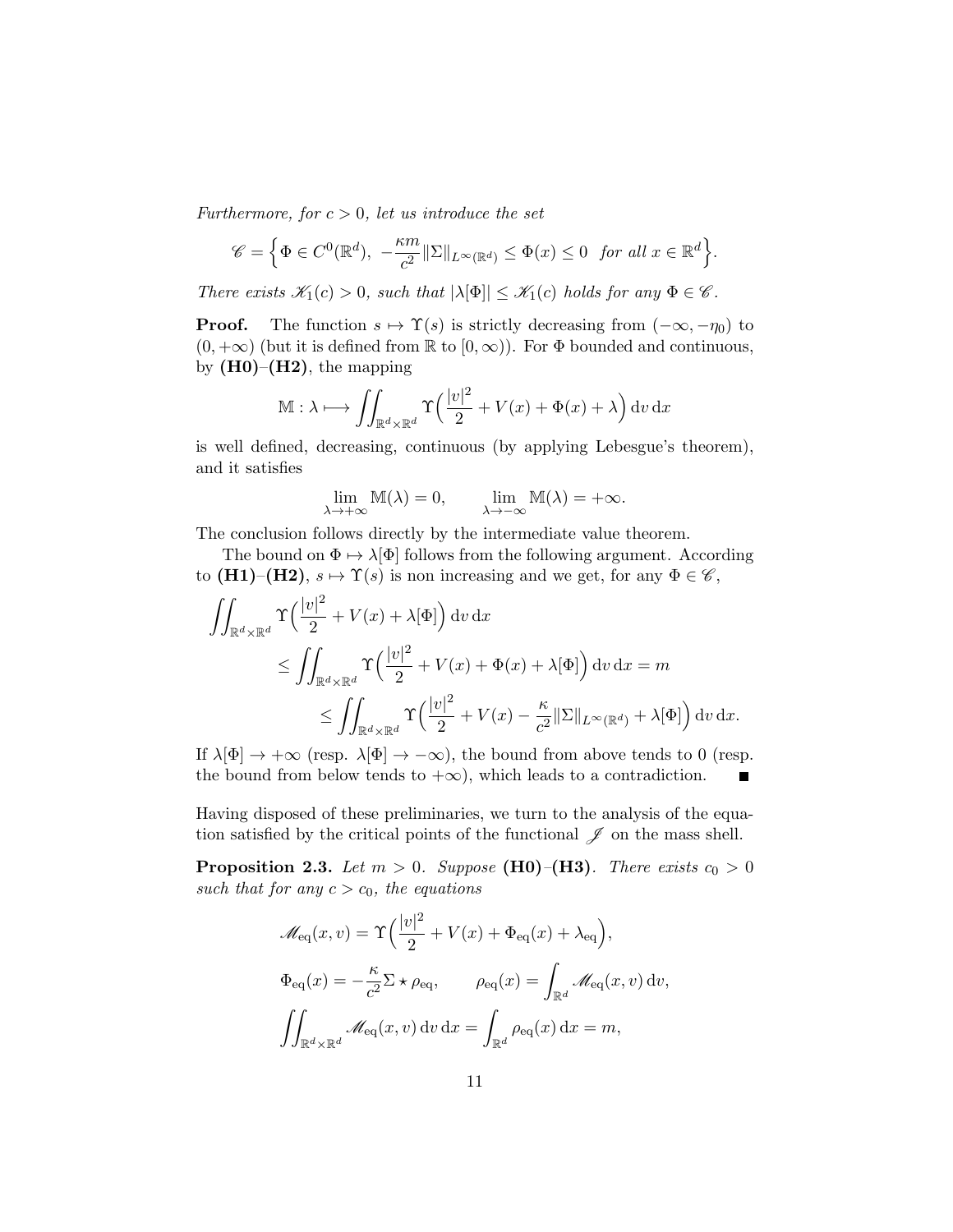for the critical points of  $\mathscr J$  with mass constraint admit a unique solution.

**Proof.** We consider the map

$$
\mathscr{T}:\Phi\in\mathscr{C}\longmapsto\mathscr{T}[\Phi]=-\frac{\kappa}{c^2}\Sigma\star\rho[\Phi],
$$

where

$$
\rho[\Phi](x) = \int_{\mathbb{R}^d} \Upsilon\left(\frac{|v|^2}{2} + V(x) + \Phi(x) + \lambda[\Phi]\right) \mathrm{d}v
$$

and  $\lambda[\Phi]\in\mathbb{R}$  is such that

$$
\int_{\mathbb{R}^d} \rho[\Phi](x) \, \mathrm{d}x = m.
$$

Lemma 2.2 ensures that this definition makes sense. In fact, a direct application of the implicit function theorem (that uses (H3)) tells us that the mapping  $\Phi \mapsto \lambda[\Phi]$  is  $C^1$  and we are going to compute its derivative. Moreover,  $\mathscr T$  maps  $\mathscr C$  into itself. We see  $\Phi_{\text{eq}}$  as a fixed point of  $\mathscr T$  and we shall prove that  $\mathscr T$  is a contraction provided c is large enough. Let  $\Phi$  and  $\Phi'$  in  $\mathscr C$ . We start with the simple observation

$$
|\mathscr{T}[\Phi] - \mathscr{T}[\Phi']| \leq \frac{\kappa}{c^2} \|\Sigma\|_{L^{\infty}(\mathbb{R}^d)} \|\rho[\Phi] - \rho[\Phi']\|_{L^1(\mathbb{R}^d)}.
$$

Writing  $\Phi_{\theta} = \Phi + \theta(\Phi' - \Phi)$  and  $\lambda_{\theta} = \lambda[\Phi_{\theta}]$  for  $0 \le \theta \le 1$ , we obtain

$$
|\rho[\Phi] - \rho[\Phi']|(x) = \left| \int_0^1 \int_{\mathbb{R}^d} \frac{d}{d\theta} \left[ \Upsilon \left( \frac{|v|^2}{2} + V(x) + \Phi_\theta(x) + \lambda_\theta \right) \right] dv d\theta \right|
$$
  
= 
$$
\left| \int_0^1 \int_{\mathbb{R}^d} \Upsilon' \left( \frac{|v|^2}{2} + V(x) + \Phi_\theta(x) + \lambda_\theta \right) \right|
$$

$$
\times \left\{ (\Phi' - \Phi)(x) + \lambda'[\Phi_\theta](\Phi' - \Phi) \right\} d\theta dv \right|.
$$

We find the (signed) measure  $\lambda'[\Phi]$  by taking the derivative with respect to  $\Phi$  of the mass constraint: for any continuous and bounded function  $\varphi$ , we get

$$
0 = \iint_{\mathbb{R}^d \times \mathbb{R}^d} \Upsilon' \left( \frac{|v|^2}{2} + V(x) + \Phi(x) + \lambda[\Phi] \right) (\varphi(x) + \lambda'[\Phi](\varphi)) dv dx,
$$

the formula makes sense owing to  $(H3)$ . Therefore, we obtain

$$
\lambda'[\Phi](\varphi) = \frac{-\iint_{\mathbb{R}^d \times \mathbb{R}^d} \Upsilon' \left(\frac{|v|^2}{2} + V(x) + \Phi(x) + \lambda[\Phi]\right) \varphi(x) \, dv \, dx}{\iint_{\mathbb{R}^d \times \mathbb{R}^d} \Upsilon' \left(\frac{|v|^2}{2} + V(x) + \Phi(x) + \lambda[\Phi]\right) dv \, dx}
$$

.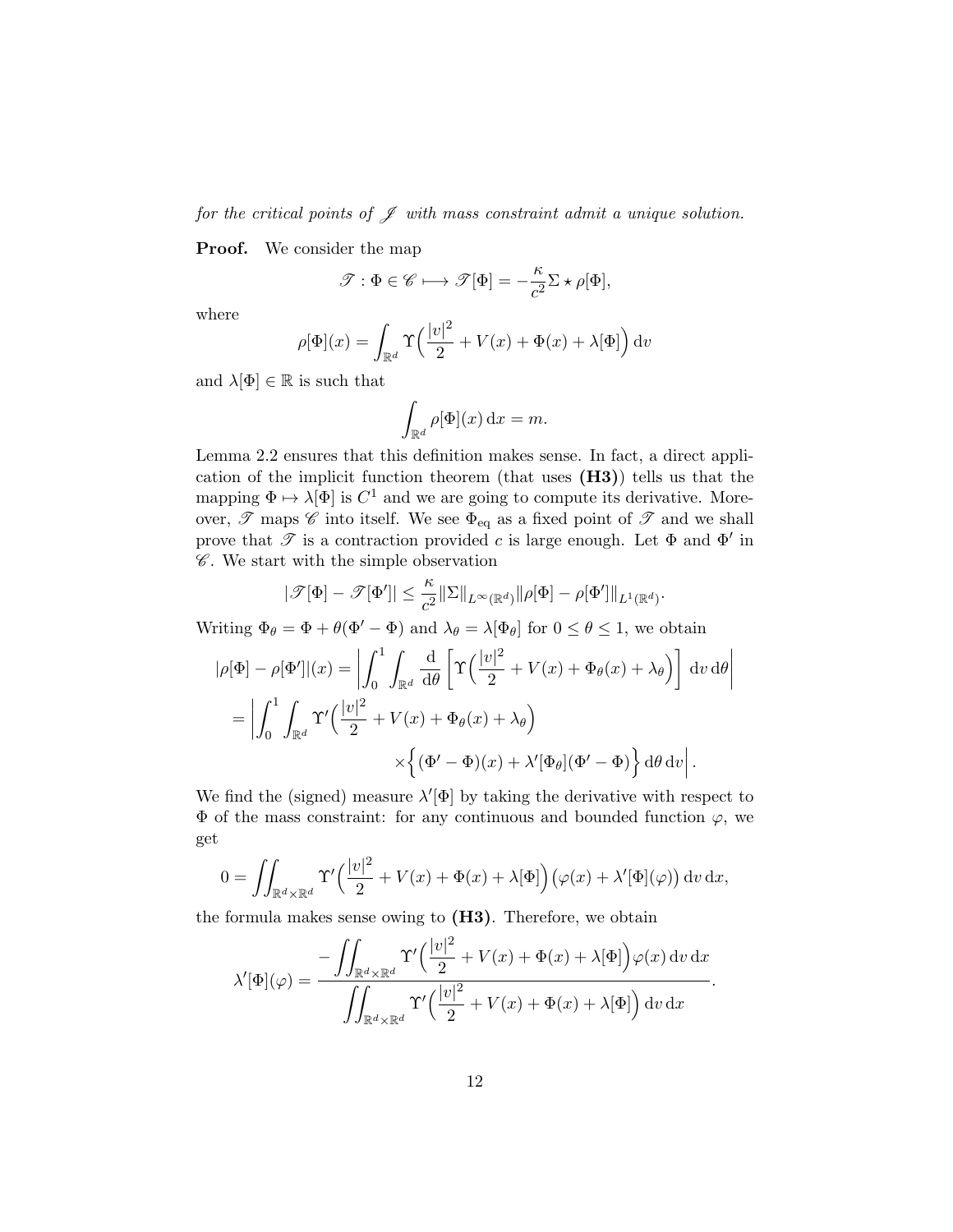We deduce from this relation that

$$
|\lambda'[\Phi](\varphi)| \le \|\varphi\|_{L^{\infty}(\mathbb{R}^d)}.
$$
\n(10)

Let us temporarily assume that for some  $c_0 > 0$ , we can find a constant  $\mathscr{K}(c_0)$  such that for any  $c \geq c_0$  and  $\Phi \in \mathscr{C}$  we have

$$
\left| \iint_{\mathbb{R}^d \times \mathbb{R}^d} \Upsilon' \left( \frac{|v|^2}{2} + V(x) + \Phi(x) + \lambda[\Phi] \right) dv \, dx \right| \le \mathcal{K}(c_0). \tag{11}
$$

Owing to (11), it follows that

$$
|\rho[\Phi] - \rho[\Phi']|(x) \le 2\mathcal{K}(c_0) \|\Phi - \Phi'\|_{L^{\infty}(\mathbb{R}^d)}
$$

holds for any  $\Phi, \Phi' \in \mathscr{C}$  and  $c \geq c_0$ . We conclude that

$$
|\mathcal{T}[\Phi] - \mathcal{T}[\Phi']| \leq \frac{2\kappa}{c^2} \mathcal{K}(c_0) \|\Sigma\|_{L^{\infty}(\mathbb{R}^d)} \|\Phi - \Phi'\|_{L^{\infty}(\mathbb{R}^d)}.
$$

We now prove (11). As  $c \to \infty$  the functions in  $\mathscr C$  converge uniformly to 0; moreover, by virtue of (10), we see that  $\lambda[\Phi]$  tends to  $\lambda_0 \in \mathbb{R}$ , which is determined by

$$
\iint_{\mathbb{R}^d \times \mathbb{R}^d} \Upsilon\left(\frac{|v|^2}{2} + V(x) + \lambda_0\right) \mathrm{d}v \, \mathrm{d}x = m,
$$

see Lemma 2.2. For  $c > 0$  and  $\Phi \in \mathscr{C}$ , it follows from (H3) that the integral

$$
\iint_{\mathbb{R}^d \times \mathbb{R}^d} \Upsilon' \left( \frac{|v|^2}{2} + V(x) + \Phi(x) + \lambda[\Phi] \right) dv dx
$$

is well defined. In addition, as  $c \to \infty$  it tends to

$$
\iint_{\mathbb{R}^d \times \mathbb{R}^d} \Upsilon' \left( \frac{|v|^2}{2} + V(x) + \lambda_0 \right) dv dx
$$

by continuity and the dominated convergence theorem. It allows us to check that (11) holds for  $c \geq c_0$  large enough. Moreover we have

$$
\lim_{c \to \infty} \frac{\mathscr{K}(c_0)}{c^2} = 0,
$$

and  $c_0$  can be chosen large enough so that  $\mathscr T$  is a contraction on  $\mathscr C$  for  $c \geq c_0$ .

We turn to the minimization problem. We extend h by  $+\infty$  when its argument is negative, so that  $\mathscr J$  is defined over

$$
f \in L^{1}(\mathbb{R}^{d} \times \mathbb{R}^{d}), \quad (|v|^{2} + V(x))f \in L^{1}(\mathbb{R}^{d} \times \mathbb{R}^{d}),
$$
  

$$
\nabla_{z} \Psi \in L^{2}(\mathbb{R}^{d} \times \mathbb{R}^{n}), \quad \pi \in L^{2}(\mathbb{R}^{d} \times \mathbb{R}^{n}).
$$
 (12)

We wish to minimize  $\mathscr J$  under a mass constraint; the connection with the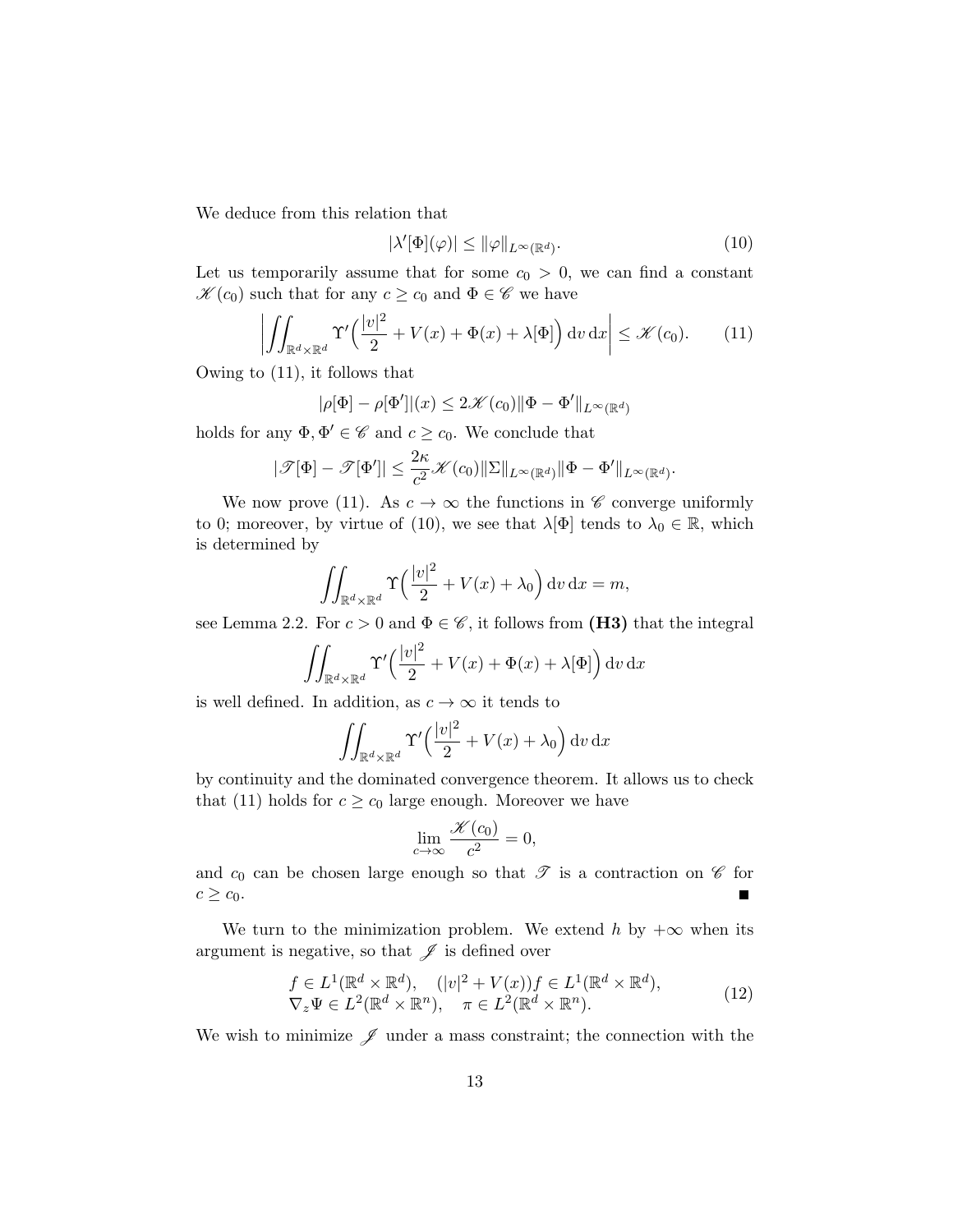critical points discussed in Proposition 2.3 is established through the following claim.

**Lemma 2.4.** Let  $m > 0$ . If  $\mathscr J$  admits a minimizer  $(f, \Psi, \pi)$  over the functions in (12) satisfying the mass constraint  $\iint_{\mathbb{R}^d \times \mathbb{R}^d} f \, \mathrm{d}v \, \mathrm{d}x = m$ , then it coincides with the critical point  $f = \mathcal{M}_{eq}$ ,  $\Psi = \Psi_{eq}$  and  $\pi = 0$ .

It follows from this, together with the uniqueness of the critical point, that there is at most one minimizer. That such a minimizer exists and that, therefore, the unique critical point is indeed a minimizer, will be proven below, in Lemma 3.4.

**Proof.** By virtue of Lemma 2.1  $\mathcal{J}$  is bounded from below, when working on non negative functions f with fixed total mass  $m > 0$  (see the manipulation in Appendix A). Let  $(f, \Psi, \pi)$  be a minimizer of  $\mathscr J$  with the constraint  $\iint_{\mathbb{R}^d \times \mathbb{R}^d} f \, dv \, dx = m$ . Since  $\mathscr{J}(f, \Psi, \pi)$  is finite, we deduce that  $f(x, v) \geq 0$  a. e. and  $h(f) \in L^1(\mathbb{R}^d \times \mathbb{R}^d)$ . We readily check that  $\pi = 0$  and  $-\Delta_z \Psi(x, z) = -\sigma_2(z) \Big( \sigma_1 \star \int_{\mathbb{R}^d} f(\cdot, v) dv \Big)(x)$ , just by expanding  $\mathscr{J}(f, \Psi+\delta \psi, \pi)-\mathscr{J}(f, \Psi, \pi)\geq 0 \text{ and } \mathscr{J}(f, \Psi, \pi+\delta \widetilde{\pi})-\mathscr{J}(f, \Psi, \pi)\geq 0$ with  $\psi, \tilde{\pi} \in C_c^{\infty}(\mathbb{R}^d \times \mathbb{R}^n)$ , and letting  $\delta$  go to 0. It remains to find the expression of the distribution function f. We follow the expression detailed expression of the distribution function  $f$ . We follow the arguments detailed in [19, 24]. We start by discussing the case where h is a  $C<sup>1</sup>$  function over  $[0, \infty)$ . For  $\epsilon > 0$ , we set

$$
S_{\epsilon} = \left\{ (x, v) \in \mathbb{R}^d \times \mathbb{R}^d, \ \epsilon \le f(x, v) \le 1/\epsilon \right\}.
$$

We consider  $w \in L^{\infty}(\mathbb{R}^d \times \mathbb{R}^d)$ , with  $\text{supp}(w) \subset B(0, R)$ , for some  $0 < R <$  $\infty$  and such that  $w \geq 0$  on  $\mathcal{S}_{\epsilon}$ . As a consequence of the mass constraint, and the Bienaymé-Tchebychev inequality, we have, for small enough  $\epsilon$ 's,

$$
0 < \operatorname{meas}(S_{\epsilon}) \le \frac{m}{\epsilon} < \infty.
$$

Then, we can find  $\tau(\epsilon) > 0$  such that, for any  $0 < \tau \leq \tau(\epsilon)$  the function

$$
f_{\tau}(x,v) = f(x,v) + \tau \left( w(x,v) - \mathbf{1}_{S_{\epsilon}}(x,v) \frac{\int_{\mathbb{R}^d \times \mathbb{R}^d} w(y,\xi) dy d\xi}{\text{meas}(S_{\epsilon})} \right)
$$

is non-negative and satisfies  $\iint_{\mathbb{R}^d \times \mathbb{R}^d} f_\tau \, dv \, dx = m$ . Accordingly we have

$$
\mathscr{J}(f_{\tau}, \Psi, \pi) - \mathscr{J}(f, \Psi, \pi) \geq 0.
$$

Since h is  $C^1$  and  $f_\tau - f$  is supported on a set of finite measure, it follows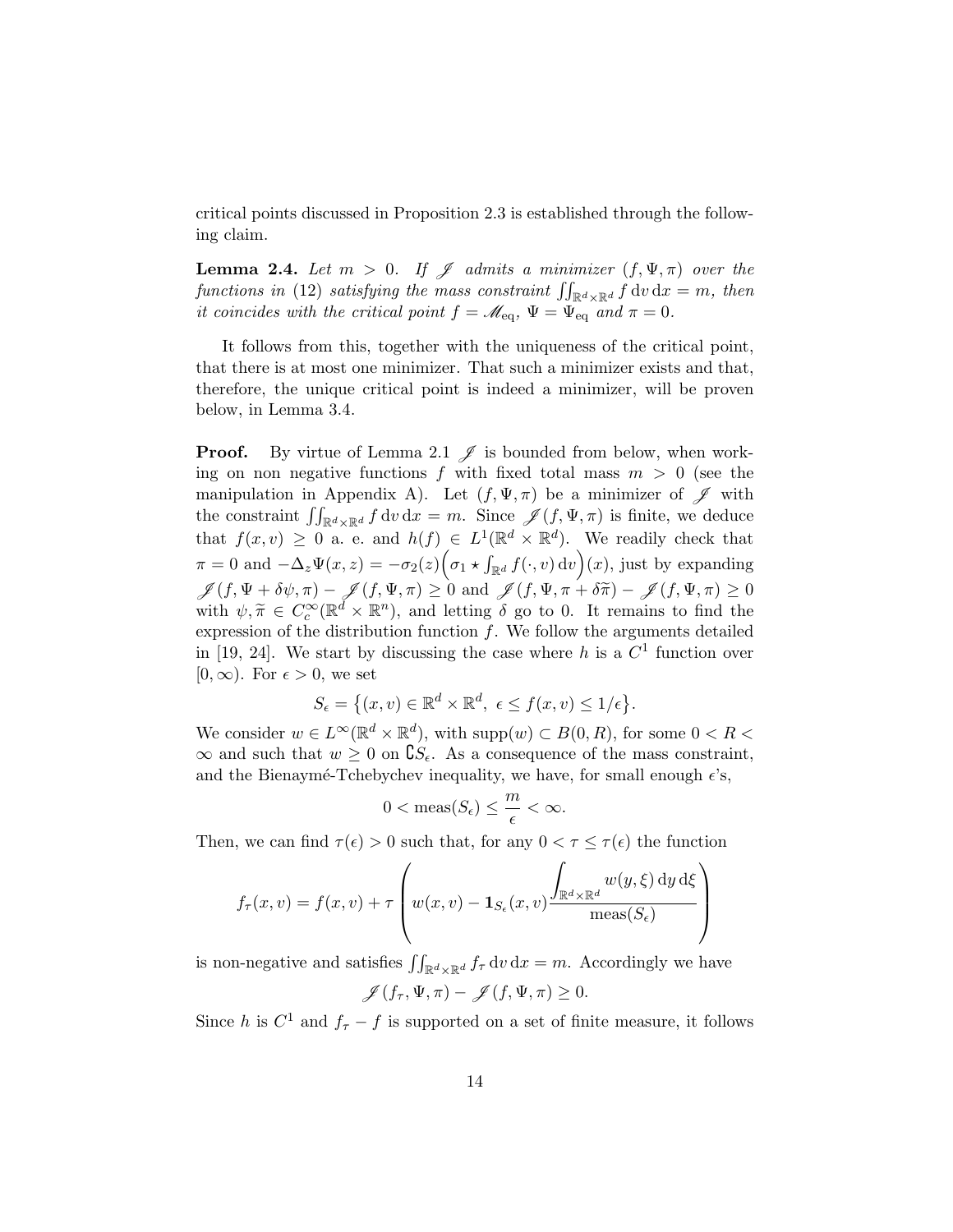that

$$
\iint_{\mathbb{R}^d \times \mathbb{R}^d} \left( h'(f(x, v)) + \frac{|v|^2}{2} + V(x) + \Phi[\Psi](x) \right) \times \left( w(x, v) - \mathbf{1}_{S_{\epsilon}}(x, v) \frac{\int_{\mathbb{R}^d \times \mathbb{R}^d} w(y, \xi) dy d\xi}{\text{meas}(S_{\epsilon})} \right) dv dx \ge 0
$$

which recasts as

$$
\iint_{\mathbb{R}^d \times \mathbb{R}^d} w(x, v) \left( h'(f(x, v)) + \frac{|v|^2}{2} + V(x) + \Phi[\Psi](x) + \lambda_{\epsilon} \right) dv dx \ge 0
$$

where we have set

$$
\lambda_{\epsilon} = -\frac{1}{\text{meas}(S_{\epsilon})} \int_{S_{\epsilon}} \left( h'(f(y, w)) + \frac{|w|^2}{2} + V(y) + \Phi[\Psi](y) \right) dy dw \in \mathbb{R}.
$$

Since this relation holds for any trial function  $w$  verifying the conditions prescribed above, we deduce the following properties:

• On the one hand, for a. e.  $(x, v) \in S_{\epsilon}$ , we have

$$
h'(f(x,v)) + \frac{|v|^2}{2} + V(x) + \Phi[\Psi](x) = -\lambda_{\epsilon}
$$

which, additionally, tells us that  $\lambda_{\epsilon} = \lambda$  does not depend on  $\epsilon$ .

• On the other hand, on  $\mathsf{C}S_{\epsilon}$ , we get  $h'(f(x,v)) + \frac{|v|^2}{2}$  $\frac{1}{2} + V(x) + \Phi[\Psi](x) +$  $\lambda \geq 0$ .

Letting  $\epsilon$  go to 0, we conclude that either  $f(x, v) > 0$ , and  $h'(f(x, v)) =$  $-\frac{|v|^2}{2} - V(x) - \Phi[\Psi](x) - \lambda > \eta_0$ , or  $f(x, v) = 0$  and  $\frac{|v|^2}{2} + V(x) + \Phi[\Psi](x) + \lambda \ge$  $-\eta_0$ . We recover the formula for the critical points of  $\mathscr{J}$ .

The argument needs to be slightly adapted to handle the case  $h(s)$  =  $s\ln(s) - s$ , for which  $h'(0)$  is not defined. We therefore need to exclude the possibility that  $f(x, v) = 0$ . The proof therefore begins with the justification that  $f$  takes strictly positive values only. We argue by contradiction: suppose that the set  $\mathscr{O} = \{(x, v) \in \mathbb{R}^d \times \mathbb{R}^d, f(x, v) = 0\}$  has a positive measure (possibly  $+\infty$ ). The regularity of the Lebesgue measure allows us to find a compact set  $K \subset \mathscr{O}$  such that  $meas(K) > 0$ . We now set for  $\tau > 0$ 

$$
f_{\tau}(x,v) = f(x,v) + \tau \Big( \mathbf{1}_K - \mathbf{1}_{S_{\epsilon}} \frac{\text{meas}(K)}{\text{meas}(S_{\epsilon})} \Big),
$$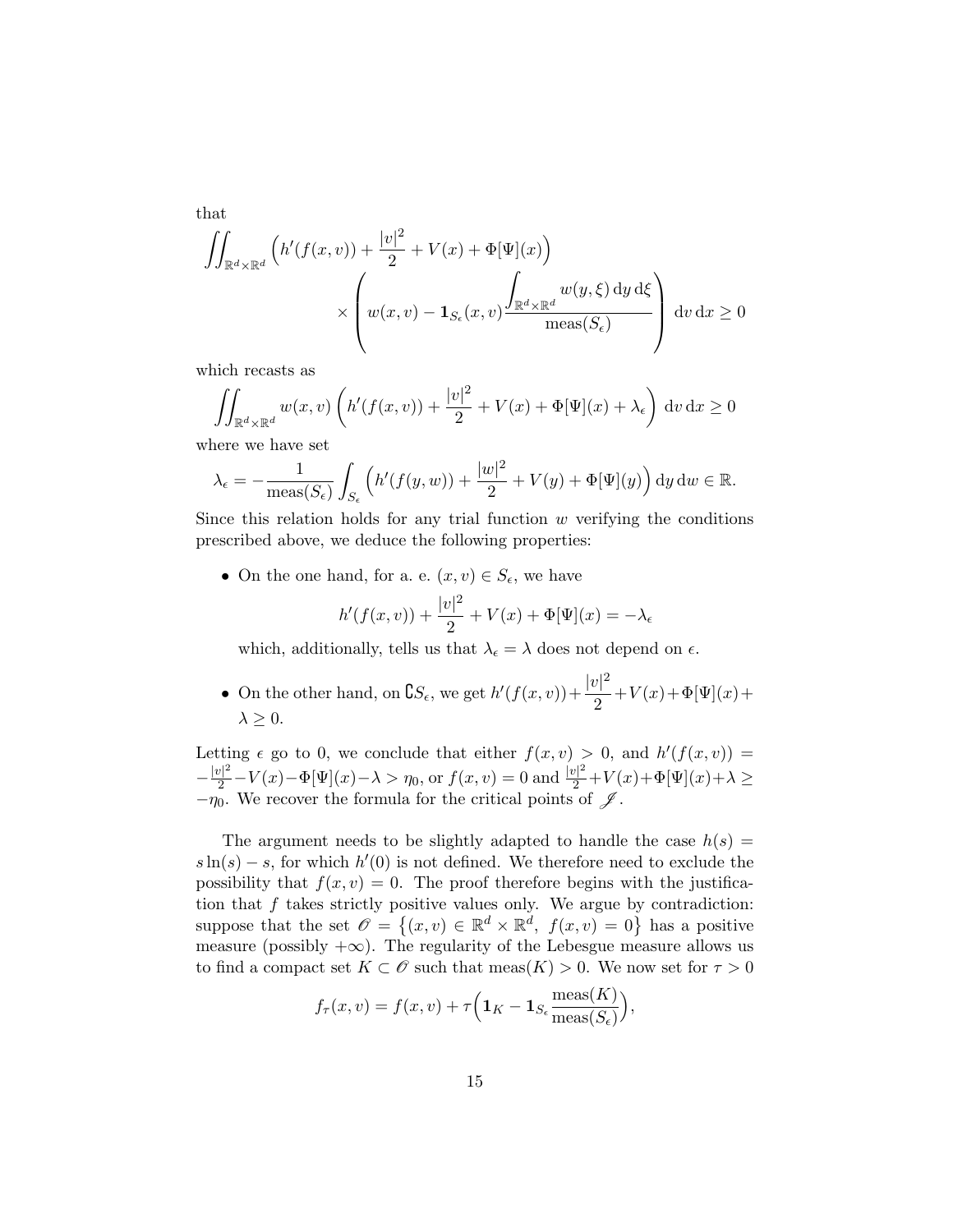where  $S_{\epsilon}$  is defined as above. Clearly  $K \cap S_{\epsilon} = \emptyset$  and, again, we can find  $\tau(\epsilon) > 0$  such that  $f_{\tau}$  remains non negative for any  $0 < \tau \leq \tau(\epsilon)$ , while  $\iint_{\mathbb{R}^d \times \mathbb{R}^d} f_\tau \, \mathrm{d}v \, \mathrm{d}x = m$ . Therefore, we have

$$
0 \leq \mathscr{J}(f_{\tau}, \Psi, \pi) - \mathscr{J}(f, \Psi, \pi)
$$
  
\n
$$
\leq \iint_{\mathbb{R}^d \times \mathbb{R}^d} (h(f_{\tau}) - h(f)) dv dx
$$
  
\n
$$
+ \tau \iint_{\mathbb{R}^d \times \mathbb{R}^d} \left( \frac{|v|^2}{2} + V(x) + \Phi[\Psi](x) \right) \left( \mathbf{1}_K - \mathbf{1}_{S_{\epsilon}} \frac{\text{meas}(K)}{\text{meas}(S_{\epsilon})} \right) dv dx.
$$

By definition  $f_{\tau}(x, v) = f(x, v)$  on  $\mathcal{C}(K \cup S_{\epsilon}), f_{\tau}(x, v) = f(x, v) + \tau = \tau$  on K and  $f_{\tau}(x, v) = f(x, v) - \tau \frac{\text{meas}(K)}{\text{meas}(S_{\tau})}$  $\frac{\text{meas}(K)}{\text{meas}(S_{\epsilon})}$  on  $S_{\epsilon}$ . This yields

$$
0 \leq \operatorname{meas}(K)(\tau \ln(\tau) - \tau) + \tau \iint_K \left( \frac{|v|^2}{2} + V(x) + \Phi[\Psi](x) \right) dv dx
$$

$$
+ \iint_{S_{\epsilon}} \left( h(f_{\tau}) - h(f) \right) dv dx
$$

$$
- \tau \frac{\operatorname{meas}(K)}{\operatorname{meas}(S_{\epsilon})} \iint_{S_{\epsilon}} \left( \frac{|v|^2}{2} + V(x) + \Phi[\Psi](x) \right) dv dx.
$$

Let us use a shorthand notation for the real number

$$
A = \iint_K \left(\frac{|v|^2}{2} + V(x) + \Phi[\Psi](x)\right) dv dx
$$

$$
-\frac{\text{meas}(K)}{\text{meas}(S_\epsilon)} \iint_{S_\epsilon} \left(\frac{|v|^2}{2} + V(x) + \Phi[\Psi](x)\right) dv dx.
$$

Dividing the previous relation by  $\tau > 0$ , we arrive at

$$
0 \leq \operatorname{meas}(K)(\ln(\tau) - 1) + A + \iint_{S_{\epsilon}} \frac{h(f_{\tau}) - h(f)}{\tau} dv dx.
$$

As  $\tau$  tends to 0 the last term tends to  $\iint_{S_{\epsilon}} \ln(f) dv dx$ , which is also finite for any fixed  $\epsilon > 0$ . We are led to a contradiction since  $\lim_{\tau \to 0} \ln(\tau) = -\infty$ . We conclude that meas( $\mathcal{O}$ ) = 0. From here, we can repeat the previous argument to identify f by means of the Lagrange multiplier and to recover this way the formula that defines the critical point.  $\blacksquare$ 

#### 3. Dynamical stability

To start, it is convenient to make the relative entropy with respect to the equilibrium state appear. For  $h$  a given strictly convex function, we set

$$
H(f|g) = \iint_{\mathbb{R}^d \times \mathbb{R}^d} \left( h(f) - h(g) - h'(g)(f - g) \right) \mathrm{d}v \, \mathrm{d}x.
$$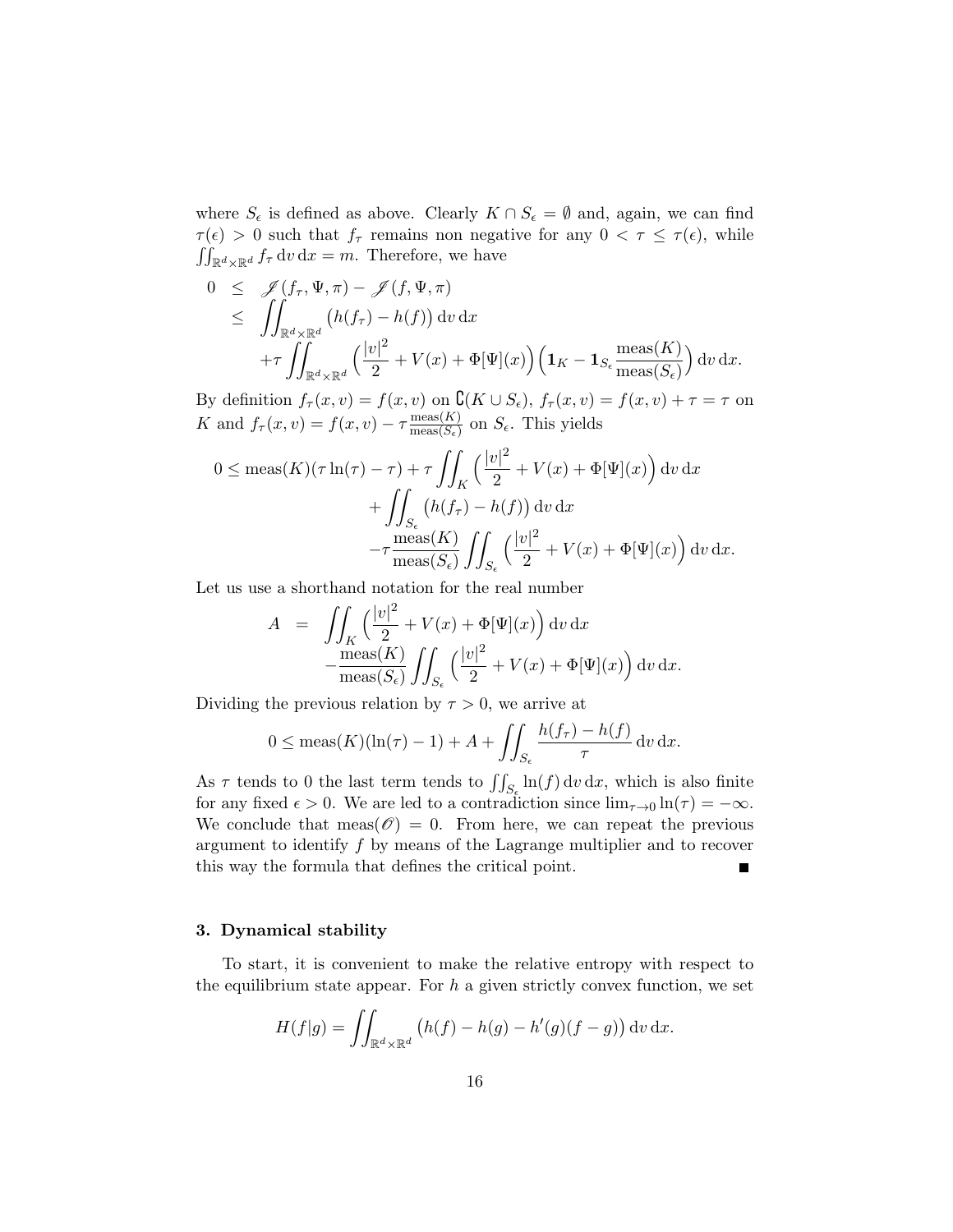This quantity measures how far  $f$  is from  $g$  since we have

$$
H(f|g) \ge 0
$$
 and 
$$
H(f|g) = 0
$$
 iff 
$$
f = g
$$
.

**Remark 3.1.** It is worth pointing out that, for the case of  $h(s) = s \ln(s) - s$ , the functional H controls the  $L^1$  norm of  $f - g$ , by virtue of the Cszisar-Kullback inequality  $[7, 20]$ . For other entropies h, it is possible to deduce  $L^p$ estimates, see [6].

In the specific case where  $g = \mathcal{M}_{\text{eq}}$ , we can use

$$
h'(\mathscr{M}_{\text{eq}}(x,v)) = -\frac{|v|^2}{2} - V(x) - \Phi_{\text{eq}}(x) - \lambda_{\text{eq}}
$$

and we arrive at

$$
H(f|\mathscr{M}_{\text{eq}}) = \iint_{\mathbb{R}^d \times \mathbb{R}^d} \left( h(f) - h(\mathscr{M}_{\text{eq}}) + (f - \mathscr{M}_{\text{eq}}) \left( \frac{|v|^2}{2} + V(x) + \Phi_{\text{eq}}(x) \right) \right) dv dx
$$

provided

$$
\iint_{\mathbb{R}^d \times \mathbb{R}^d} f \, dv \, dx = \iint_{\mathbb{R}^d \times \mathbb{R}^d} \mathcal{M}_{\text{eq}} \, dv \, dx = m.
$$

We now compute

$$
\mathscr{J}(f, \Psi, \pi) - \mathscr{J}(\mathscr{M}_{\text{eq}}, \Psi_{\text{eq}}, \pi_{\text{eq}}) = I + II + \frac{1}{2} \iint_{\mathbb{R}^d \times \mathbb{R}^n} |\pi|^2 \,dz \,dx
$$

with, on the one hand

$$
I = \iint_{\mathbb{R}^d \times \mathbb{R}^d} \left( h(f) + \left( \frac{|v|^2}{2} + V(x) \right) f - h(\mathcal{M}_{\text{eq}}) - \left( \frac{|v|^2}{2} + V(x) \right) \mathcal{M}_{\text{eq}} \right) dv dx
$$
  
=  $H(f|\mathcal{M}_{\text{eq}}) + \iint_{\mathbb{R}^d \times \mathbb{R}^d} (\mathcal{M}_{\text{eq}} - f) \Phi_{\text{eq}} dv dx$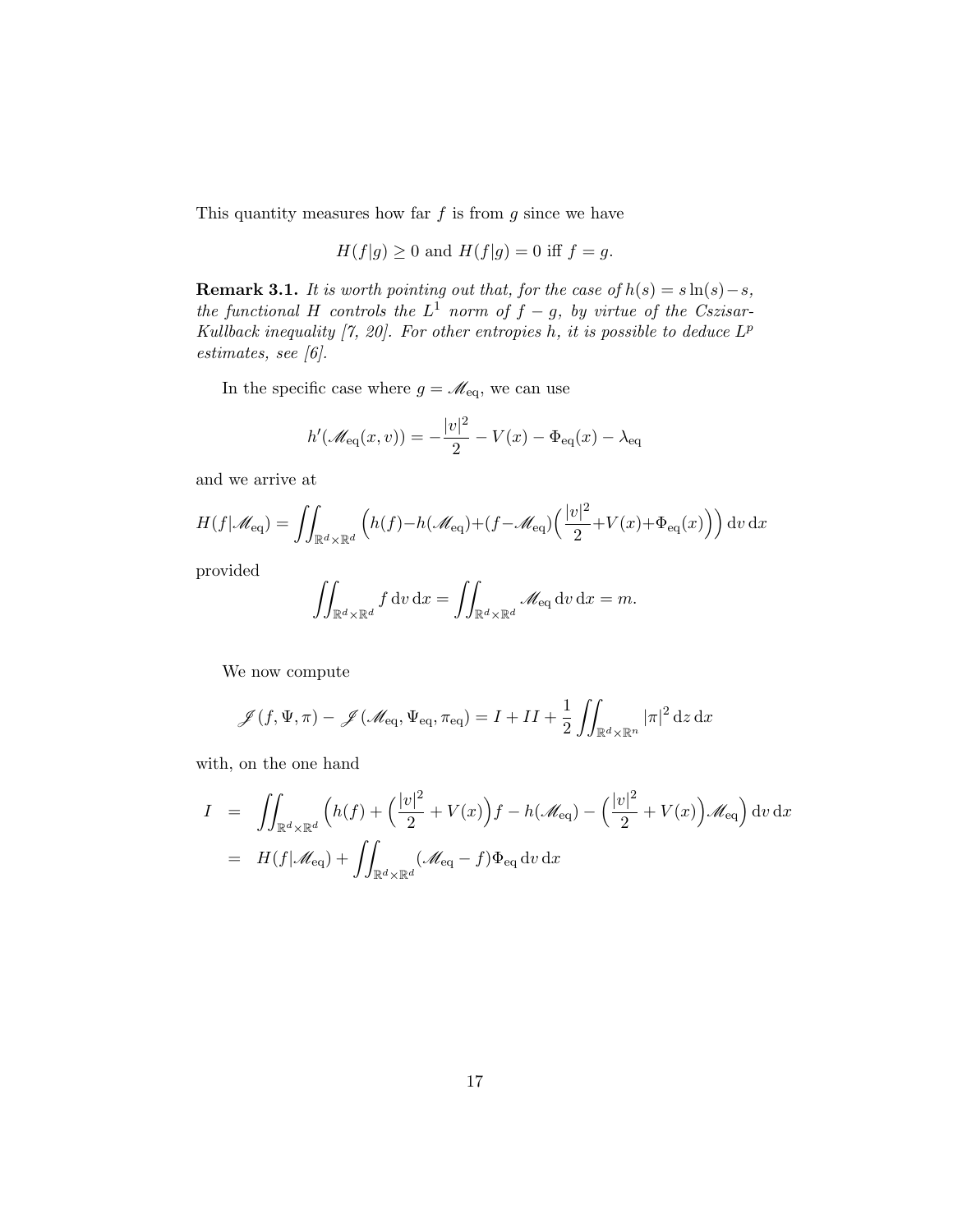and, on the other hand

$$
II = \iint_{\mathbb{R}^d \times \mathbb{R}^d} (\Phi[\Psi]f - \Phi_{eq} \mathscr{M}_{eq}) dv dx + \frac{c^2}{2} \iint_{\mathbb{R}^d \times \mathbb{R}^n} (|\nabla_z \Psi|^2 - |\nabla_z \Psi_{eq}|^2) dz dx = \iint_{\mathbb{R}^d \times \mathbb{R}^d} (\Phi[q - \mathscr{M}_{eq}) dv dx + \iint_{\mathbb{R}^d \times \mathbb{R}^d} f(\Phi[\Psi] - \Phi_{eq}) dv dx + \frac{c^2}{2} \iint_{\mathbb{R}^d \times \mathbb{R}^n} |\nabla_z (\Psi - \Psi_{eq})|^2 dz dx - c^2 \iint_{\mathbb{R}^d \times \mathbb{R}^n} |\nabla_z \Psi_{eq}|^2 dz dx + c^2 \iint_{\mathbb{R}^d \times \mathbb{R}^n} \nabla_z \Psi \cdot \nabla_z \Psi_{eq} dz dx = \iint_{\mathbb{R}^d \times \mathbb{R}^d} \Phi_{eq} (f - \mathscr{M}_{eq}) dv dx + \iint_{\mathbb{R}^d \times \mathbb{R}^d} f \sigma_1 \star \left( \int_{\mathbb{R}^n} \sigma_2 (\Psi - \Psi_{eq}) dz \right) dv dx + \frac{c^2}{2} \iint_{\mathbb{R}^d \times \mathbb{R}^n} |\nabla_z (\Psi - \Psi_{eq})|^2 dz dx + c^2 \iint_{\mathbb{R}^d \times \mathbb{R}^n} (\Psi_{eq} - \Psi) \cdot \Delta_y \Psi_{eq} dz dx = \iint_{\mathbb{R}^d \times \mathbb{R}^d} \Phi_{eq} (f - \mathscr{M}_{eq}) dv dx + \iint_{\mathbb{R}^d \times \mathbb{R}^d} f \sigma_1 \star \left( \int_{\mathbb{R}^n} \sigma_2 (\Psi - \Psi_{eq}) dz \right) dv dx + \frac{c^2}{2} \iint_{\mathbb{R}^d \times \mathbb{R}^n} |\nabla_z (\Psi - \Psi_{eq})|^2 dz dx + c^2 \iint_{\mathbb{R}^d \times \mathbb{R}^n} |\nabla_z (\Psi - \Psi_{eq})|^2 dz dx + c^2 \iint_{
$$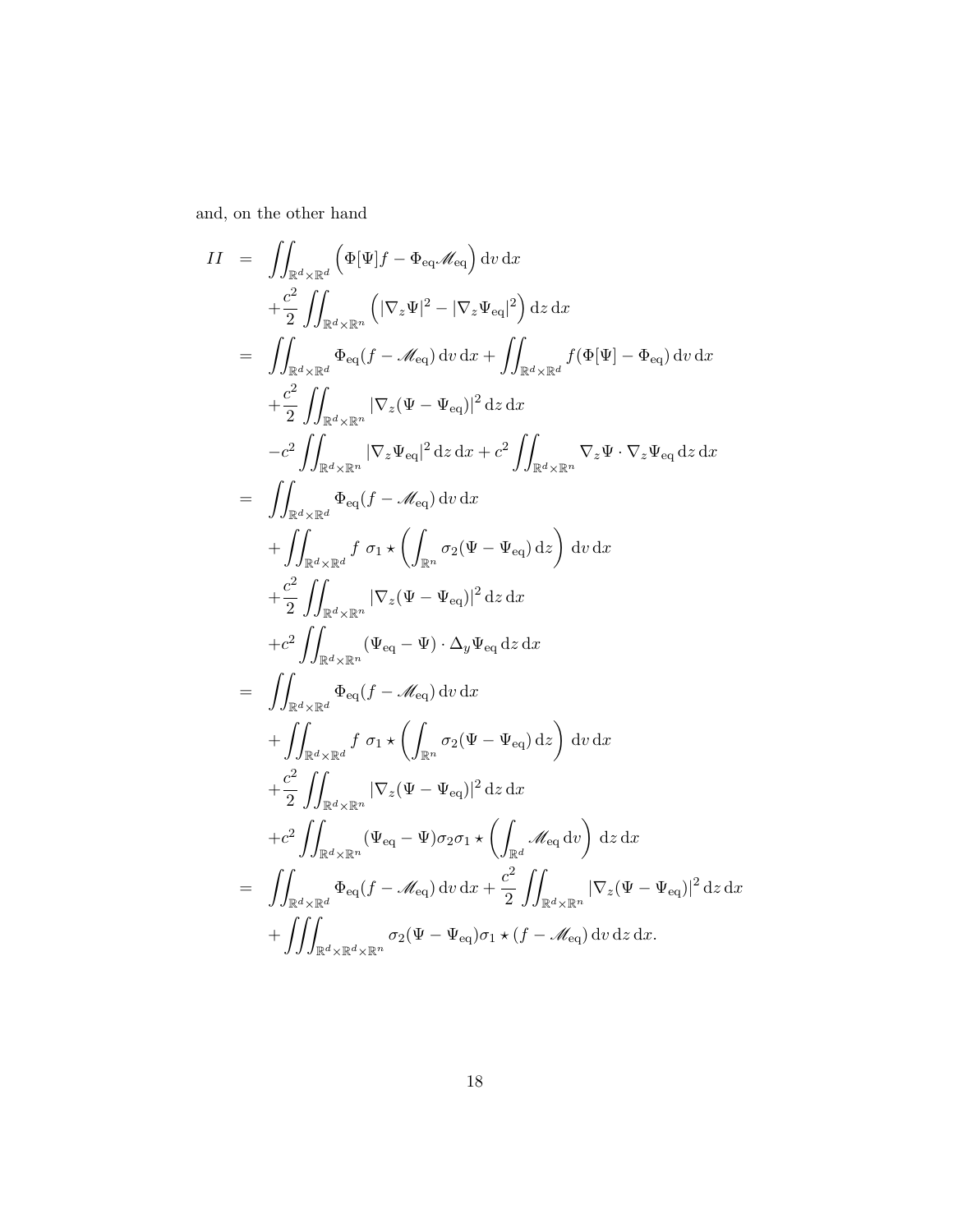We end up with

$$
\mathcal{J}(f, \Psi, \pi) - \mathcal{J}(\mathcal{M}_{\text{eq}}, \Psi_{\text{eq}}, \pi_{\text{eq}})
$$
  
=  $H(f|\mathcal{M}_{\text{eq}}) + \frac{c^2}{2} \iint_{\mathbb{R}^d \times \mathbb{R}^n} |\nabla_z (\Psi - \Psi_{\text{eq}})|^2 dz dx + \frac{1}{2} \iint_{\mathbb{R}^d \times \mathbb{R}^n} |\pi|^2 dz dx$   
+  $\iiint_{\mathbb{R}^d \times \mathbb{R}^d \times \mathbb{R}^n} \sigma_2(z) (\Psi - \Psi_{\text{eq}})(x, z) \sigma_1 \star (f - \mathcal{M}_{\text{eq}})(x, v) dv dz dx.$  (13)

The first three terms in the right hand side are non negative; only the last integral, which is nothing but

$$
\mathscr{B}(\Psi-\Psi_{\text{eq}},\int_{\mathbb{R}^d}f-\mathscr{M}_{\text{eq}}\,\mathrm{d} v),
$$

does not have a definite sign. The main result of this paper can be stated as follows.

**Theorem 3.2.** Let  $m > 0$  and suppose (H0)–(H3). Let  $c > c_0$ , as in Proposition 2.3. For any  $\epsilon > 0$ , there exists  $\eta > 0$  such that, if the initial data

$$
f\big|_{t=0}=f_0,\qquad \Psi\big|_{t=0}=\Psi_0,\qquad \partial_t\Psi\big|_{t=0}=\Psi_1
$$

for  $(1a)–(1d)$  satisfies

$$
H(f_0|\mathscr{M}_{\text{eq}}) + \frac{c^2}{2} \iint_{\mathbb{R}^d \times \mathbb{R}^n} |\nabla_z (\Psi_0 - \Psi_{\text{eq}})|^2 \, \mathrm{d}z \, \mathrm{d}x + \frac{1}{2} \iint_{\mathbb{R}^d \times \mathbb{R}^n} |\Psi_1|^2 \, \mathrm{d}z \, \mathrm{d}x \le \eta
$$

then, for any  $t \geq 0$ , we have

$$
H(f(t, \cdot)|\mathscr{M}_{\text{eq}})
$$
  
+ $\frac{c^2}{2} \iint_{\mathbb{R}^d \times \mathbb{R}^n} |\nabla_z (\Psi(t, x, z) - \Psi_{\text{eq}}(x, z))|^2 dz dx$   
+ $\frac{1}{2} \iint_{\mathbb{R}^d \times \mathbb{R}^n} |\partial_t \Psi(t, x, z)|^2 dz dx \le \epsilon.$ 

Remark 3.3. Let us make a couple of comments:

(a) The preliminary result in [2, Appendix A] is an analogous statement to the one in Theorem 3.2, for the linearized equation and the equilibrium (3); in that case, a weighted  $L^2$  norm on the particle distribution is used, which corresponds to the linearization of an appropriate relative entropy H.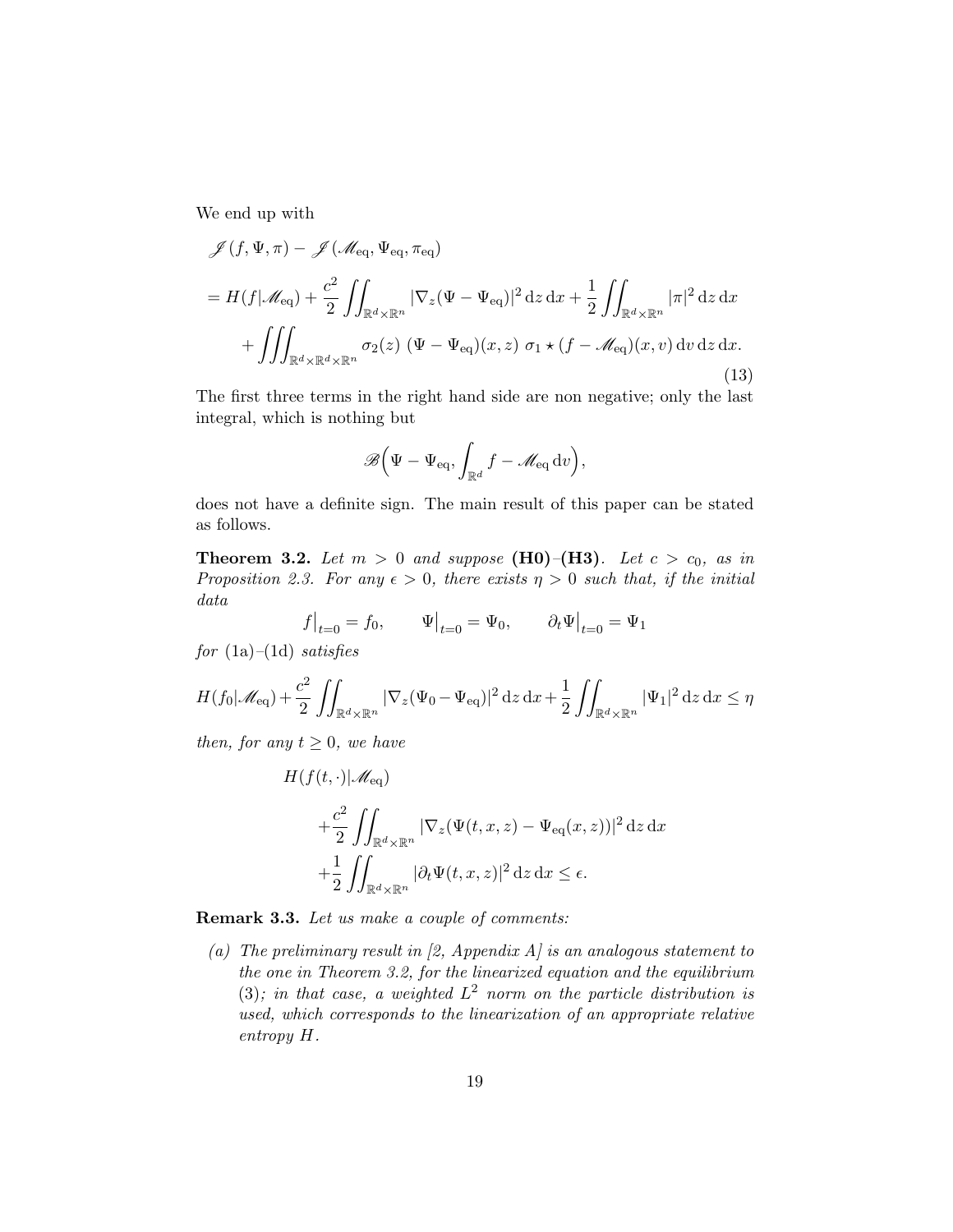(b) As explained in  $(5)$ , the condition that the propagation speed c of the waves must be large can be understood to mean that the environment can evacuate energy quickly to infinity. Whether this condition is necessary for the stability result above is not clear. It is not needed in [5] to prove stability of a single particle coupled to a vibrating environment in the presence of a confining potential. But, as pointed out before, the situation here is more complex. Even the existence–uniqueness of the equilibria we study here is guaranteed only for large enough c (see Proposition 2.3 and [2, Theorem 2.1] for the issue of the uniqueness of the equilibria with prescribed mass). Here, the equilibria are defined as ground states of the energy-Casimir functionals, which gives a correspondence between the shape of the equilibrium and the functional. The next ingredient in the proof of their existence and uniqueness relies on compactness properties of minimizing sequences. This approach thus implies some restrictions on the class of considered equilibria; we refer the reader to [22] for a thorough introduction to the stability issues for the Vlasov-Poisson system and possible generalizations.

The main argument for proving Theorem 3.2 is the following characterization of the minimizers of  $\mathscr{J}$ , which completes Lemma 2.4.

**Lemma 3.4** (Minimization of  $\mathscr{J}$ ). The following assertions hold:

- (i) The functional  $\mathscr J$  has a unique minimizer over (12) with a particle distribution function with mass m and it is  $(\mathcal{M}_{eq}, \Psi_{eq}, \pi_{eq})$ .
- (ii) Let  $((g^{\nu},\Psi^{\nu},\pi^{\nu}))_{\nu\in\mathbb{N}}$  be a minimizing sequence of the functional  $\mathscr{J}$ , among the distributions with mass m; then, we can extract a subsequence  $(\nu_k)_{k \in \mathbb{N}}$  such that  $(g^{\nu_k}, \Psi^{\nu_k}, \pi^{\nu_k})$  converges weakly to the minimizor  $(\mathscr{M}_{\text{eq}}, \Psi_{\text{eq}}, \pi_{\text{eq}})$  and we have

$$
\lim_{k \to \infty} \iiint_{\mathbb{R}^d \times \mathbb{R}^d \times \mathbb{R}^n} \sigma_2(z) \left( \Psi^{\nu_k} - \Psi_{\text{eq}} \right)(x, z) \times \sigma_1 \star (g^{\nu_k} - \mathcal{M}_{\text{eq}})(x, v) \, dv \, dz \, dx = 0.
$$

**Proof.** We have seen that  $(\mathcal{M}_{eq}, \Psi_{eq}, \pi_{eq})$  is the unique critical point of  $\mathcal{J}$ among the distributions with mass  $m$  (see Proposition 2.3). By Lemma 2.4, if  $\mathscr J$  has a minimizer it has to be  $(\mathscr M_{\text{eq}}, \Psi_{\text{eq}}, \pi_{\text{eq}})$ . In order to prove  $(i)$ , we just have to prove that  $\mathscr J$  admits at least one minimizer.

To this end, let us consider  $((g^{\nu}, \Psi^{\nu}, \pi^{\nu}))_{\nu \in \mathbb{N}}$ , a minimizing sequence of  $\mathscr{J}$ . As explained in Appendix A, it follows from the boundedness of the functional  $\mathscr{J}$ , together with the fact that the coupling term is bounded (see Lemma 2.1), that we can suppose, for a suitable subsequence,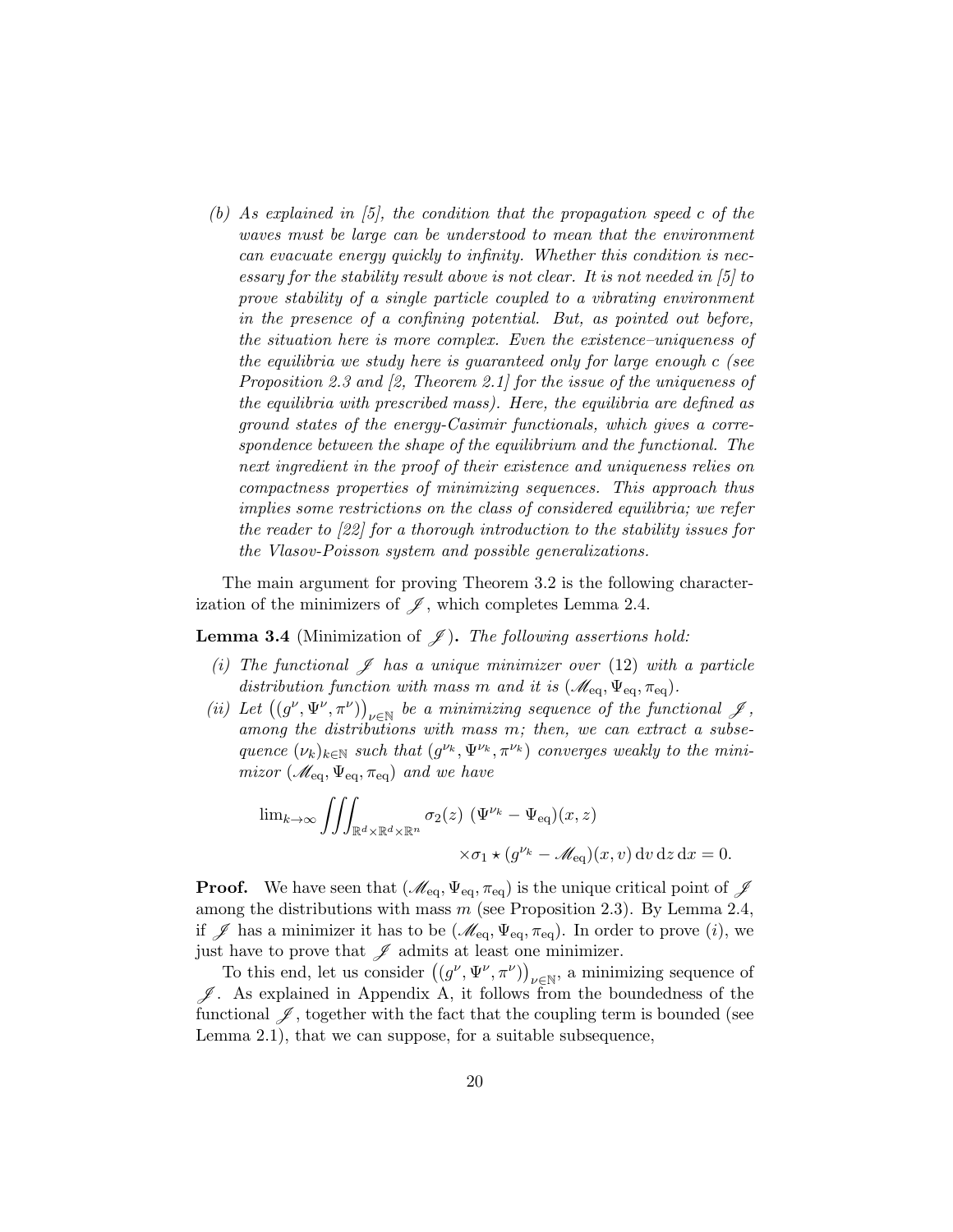- $g^{\nu_k} \rightharpoonup g$  weakly in  $L^1(\mathbb{R}^d \times \mathbb{R}^d)$ ,
- $\nabla_z \Psi^{\nu_k} \rightharpoonup \nabla_z \Psi$  weakly in  $L^2(\mathbb{R}^d \times \mathbb{R}^n)$ ,
- $\pi^{\nu_k} \rightharpoonup \pi$  weakly in  $L^2(\mathbb{R}^d \times \mathbb{R}^n)$ .

In fact, the weak compactness of  $(g^{\nu})_{\nu \in \mathbb{N}}$  in  $L^1$  follows from an application of the Dunford–Pettis theorem, see  $[16, Section 7.3.2]$ , by using  $(H0)$  and (H1). This is direct when h is non negative; for  $h(s) = s \ln(s) - s$ , the necessary estimate relies on a standard trick which is detailed in Appendix A.

We are going to prove that the limit  $(g, \Psi, \pi)$  minimizes  $\mathscr{J}$ . It is convenient to work with the expression of  $\mathscr{J}$  in (13). Indeed, owing to convexity properties (see for instance [4, Corollary III.8]), we already get

$$
\liminf_{k \to \infty} \left\{ H(g^{\nu_k} | \mathcal{M}_{\text{eq}}) + \frac{c^2}{2} \iint_{\mathbb{R}^d \times \mathbb{R}^n} |\nabla_z (\Psi^{\nu_k} - \Psi_{\text{eq}})|^2 \, dz \, dx \n+ \frac{1}{2} \iint_{\mathbb{R}^d \times \mathbb{R}^n} |\pi_{\nu_k}|^2 \, dz \, dx \right\} \n\ge H(g | \mathcal{M}_{\text{eq}}) + \frac{c^2}{2} \iint_{\mathbb{R}^d \times \mathbb{R}^n} |\nabla_z (\Psi - \Psi_{\text{eq}})|^2 \, dz \, dx + \frac{1}{2} \iint_{\mathbb{R}^d \times \mathbb{R}^n} |\pi|^2 \, dz \, dx.
$$
\n(14)

We also have, as  $k \to \infty$ ,

$$
\rho^{\nu_k}(x) = \int_{\mathbb{R}^d} g^{\nu_k}(x, v) dv \to \rho(x) = \int_{\mathbb{R}^d} g(x, v) dv \text{ weakly in } L^1(\mathbb{R}^d),
$$

$$
\iint_{\mathbb{R}^d \times \mathbb{R}^d} g^{\nu_k}(x, v) dv dx = m = \iint_{\mathbb{R}^d \times \mathbb{R}^d} g(x, v) dv dx.
$$

Accordingly, we observe that, for any  $\varphi \in L^{\infty}(\mathbb{R}^d)$ ,

$$
\lim_{k \to \infty} \int_{\mathbb{R}^d} \sigma_1 \star \rho^{\nu_k} \varphi \, dx = \lim_{k \to \infty} \int_{\mathbb{R}^d} \rho^{\nu_k} \sigma_1 \star \varphi \, dx
$$

$$
= \int_{\mathbb{R}^d} \rho \sigma_1 \star \varphi \, dx = \int_{\mathbb{R}^d} \sigma_1 \star \rho \varphi \, dx,
$$

since, with  $\sigma_1 \in L^1 \cap L^{\infty}(\mathbb{R}^d)$ ,  $\sigma_1 \star \varphi$  belongs to  $L^{\infty}(\mathbb{R}^d)$ . It means that  $\sigma_1 \star \rho^{\nu_k}$  converges weakly to to  $\sigma_1 \star \rho$  in  $L^1(\mathbb{R}^d)$ . Furthermore, since for a. e.  $x \in \mathbb{R}^d$ , the function  $y \mapsto \sigma_1(x-y)$  lies in  $L^{\infty}(\mathbb{R}^d)$ , the convergence  $\sigma_1 \star \rho^{\nu_k}(x) \to \sigma_1 \star \rho(x)$  also holds for a. e.  $x \in \mathbb{R}^d$ . Combining the two informations we deduce that  $\sigma_1 \star \rho^{\nu_k}$  converges strongly to  $\sigma_1 \star \rho$  in  $L^1(\mathbb{R}^d)$  see [16, Theorem 7.60]. Since  $\sigma_1 \in L^1 \cap L^\infty(\mathbb{R}^d)$ ,  $\sigma_1 \star \rho^{\nu_k}$  is actually bounded in any  $L^p(\mathbb{R}^d)$  spaces,  $1 \leq p \leq \infty$ , and the convergence holds strongly in  $L^p(\mathbb{R}^d)$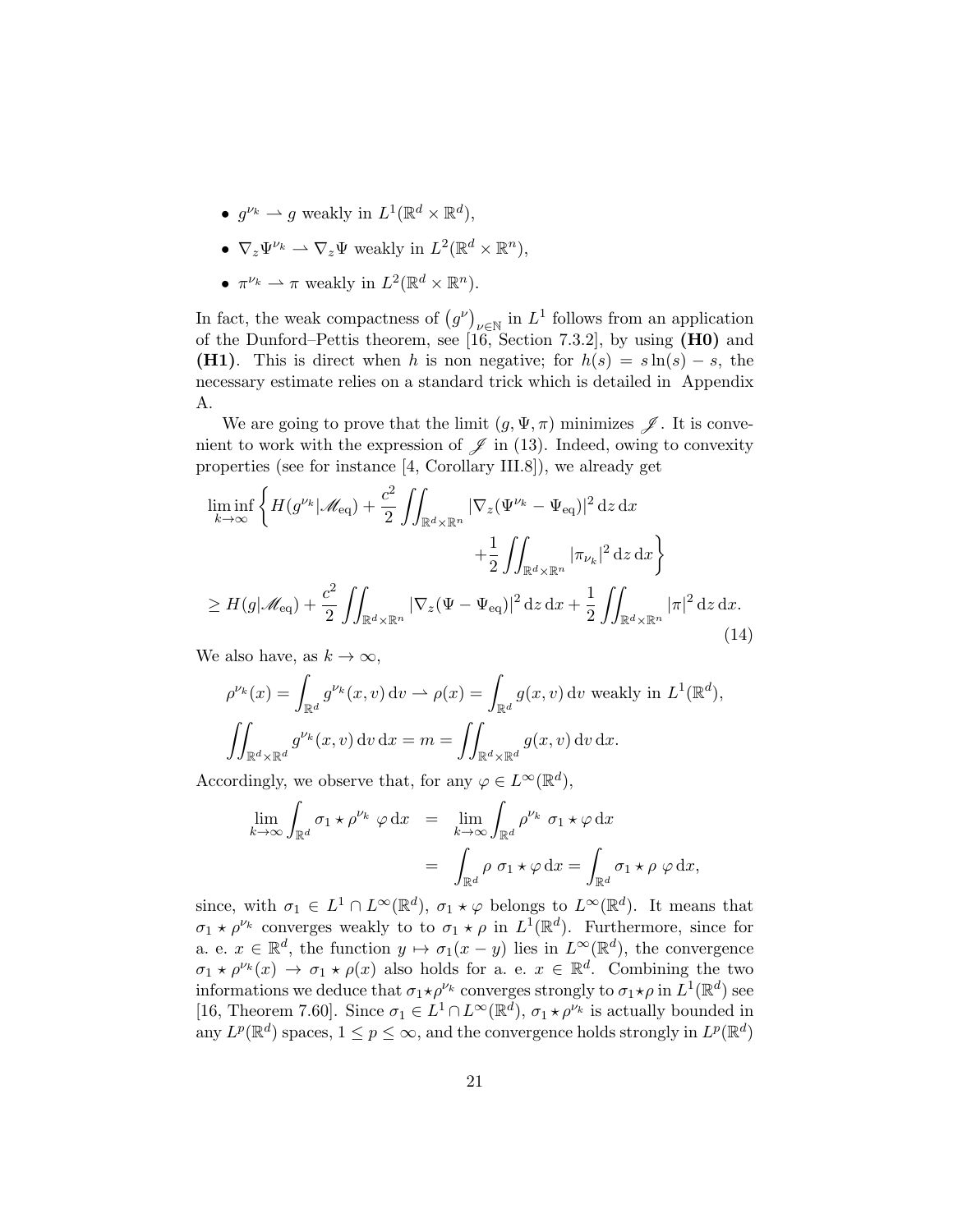for any finite p. We turn now to the behavior of  $\int_{\mathbb{R}^n} \sigma_2(z) \Psi^{\nu_k}(x, z) dz$ . The Gagliardo-Nirenberg-Sobolev inequality, that we already used for proving Lemma 2.1, tells us that  $\Psi^{\nu_k}$  is bounded in  $L^2(\mathbb{R}^d; L^{2n/(n-2)}(\mathbb{R}^n))$ . Hence, applying [15, Theorem 8.20.5] and the Banach-Alaoglu-Bourbaki theorem, we can assume that it tends to  $\psi$ , weakly in this space. Therefore, for any  $\varphi \in L^2(\mathbb{R}^d)$ , the product  $\sigma_2(z)\varphi(x)$  lies in  $L^2(\mathbb{R}^d; L^{2n/(n+2)}(\mathbb{R}^n))$  and we get

$$
\lim_{k \to \infty} \int_{\mathbb{R}^d} \varphi(x) \left( \int_{\mathbb{R}^n} \sigma_2(z) \Psi^{\nu_k}(x, z) dz \right) dx
$$
  
= 
$$
\int_{\mathbb{R}^d} \varphi(x) \left( \int_{\mathbb{R}^n} \sigma_2(z) \Psi(x, z) dz \right) dx.
$$

In other words,  $\int_{\mathbb{R}^n} \sigma_2(z) \Psi^{\nu_k}(x, z) dz$  converges to  $\int_{\mathbb{R}^n} \sigma_2(z) \Psi(x, z) dz$  weakly in  $L^2(\mathbb{R}^d)$ . We conclude that

$$
\lim_{k \to \infty} \iiint_{\mathbb{R}^d \times \mathbb{R}^d \times \mathbb{R}^n} \sigma_2(\Psi^{\nu_k} - \Psi_{\text{eq}})(x, z) \sigma_1 \star (g^{\nu_k} - \mathcal{M}_{\text{eq}})(x, v) dv dz dx
$$
  
= 
$$
\iiint_{\mathbb{R}^d \times \mathbb{R}^d \times \mathbb{R}^n} \sigma_2(\Psi - \Psi_{\text{eq}})(x, z) \sigma_1 \star (g - \mathcal{M}_{\text{eq}})(x, v) dv dz dx.
$$
 (15)

We combine this relation to (14) and going back to (13) we deduce that

$$
\liminf_{k \to \infty} \mathscr{J}(g^{\nu_k}, \Psi^{\nu_k}, \pi^{\nu_k}) \geq \mathscr{J}(g, \Psi, \pi).
$$

Since  $((g^{\nu}, \Psi^{\nu}, \pi^{\nu}))_{\nu \in \mathbb{N}}$  is a minimizing sequence of  $\mathscr{J}$ , we deduce that  $(g, \Psi, \pi)$  is a minimizer of  $\mathscr{J}$ , with g verifying  $\iint_{\mathbb{R}^d \times \mathbb{R}^d} g \, dv \, dx = m$ . This already proves  $(i)$ . As said above, according to Proposition 2.3 and Lemma 2.4, we get

$$
g = \mathcal{M}_{\text{eq}}, \qquad \psi = \Psi_{\text{eq}}, \qquad \pi = \pi_{\text{eq}} = 0.
$$

Going back to (15), we obtain

$$
\lim_{k \to \infty} \iiint_{\mathbb{R}^d \times \mathbb{R}^d \times \mathbb{R}^n} \sigma_2(z) \left( \Psi^{\nu_k} - \Psi_{\text{eq}} \right)(x, z) \, \sigma_1 \star (g^{\nu_k} - \mathcal{M}_{\text{eq}})(x, v) \, dv \, dz \, dx = 0
$$
\nIt ends the proof of *(ii)*.

**Proof of Theorem 3.2.** We argue by contradiction. We thus assume that we can find:

• a sequence of initial data  $((f_0^{\nu}, \Psi_0^{\nu}, \Psi_1^{\nu}))_{\nu \in \mathbb{N}}$  such that

$$
\iint_{\mathbb{R}^d \times \mathbb{R}^d} f_0^{\nu} \, \mathrm{d}v \, \mathrm{d}x = m
$$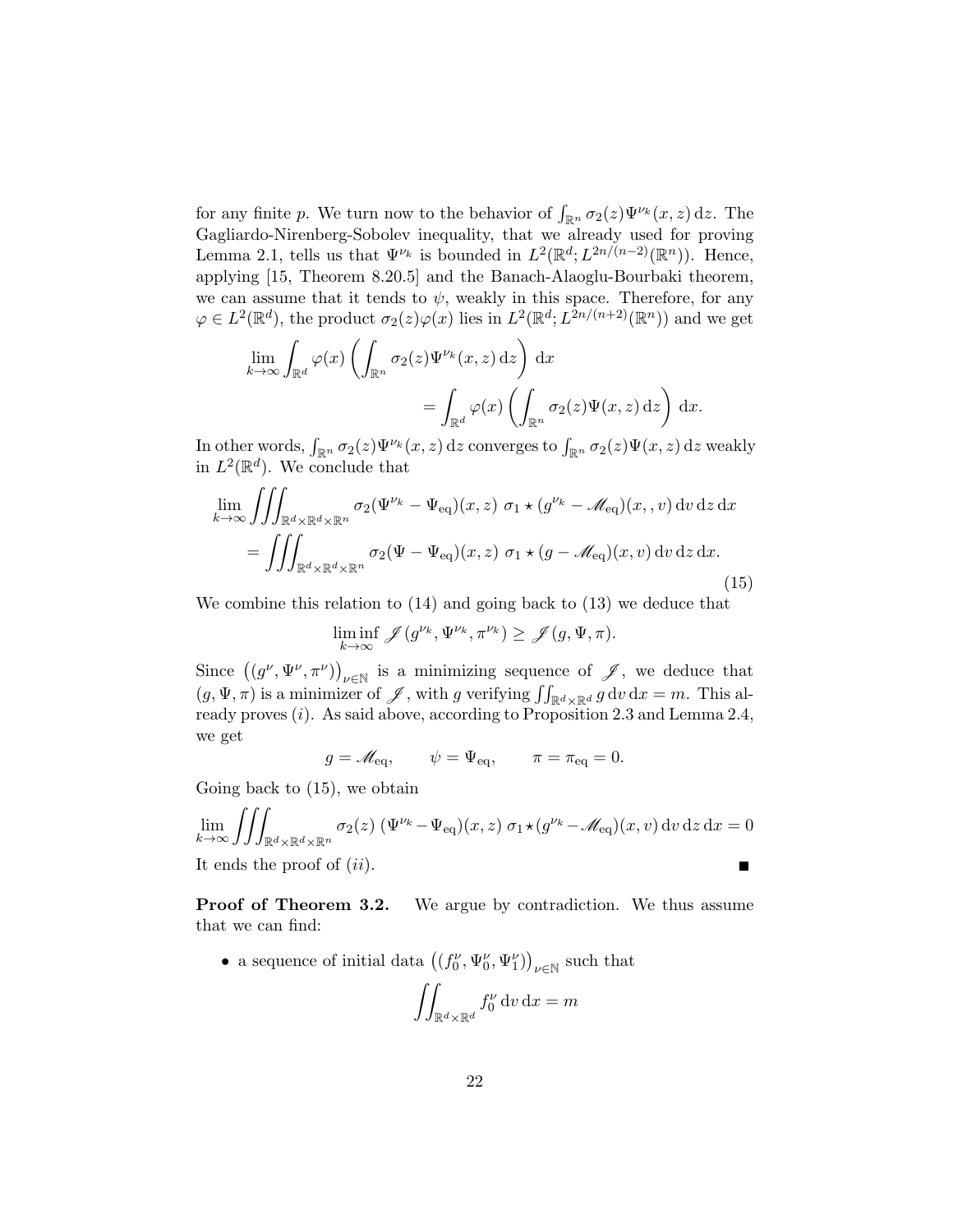and

$$
\lim_{\nu \to \infty} \left\{ H(f_0^{\nu} | \mathcal{M}_{\text{eq}}) + \frac{c^2}{2} \iint_{\mathbb{R}^d \times \mathbb{R}^n} |\nabla_z (\Psi_0^{\nu} - \Psi_{\text{eq}})|^2 \, dz \, dx + \frac{1}{2} \iint_{\mathbb{R}^d \times \mathbb{R}^n} |\Psi_1^{\nu}|^2 \, dz \, dx \right\} = 0,
$$
\n(16)

• a positive number  $\epsilon > 0$  and a sequence of times  $(t^{\nu})_{\nu \in \mathbb{N}}$ 

such that  $g^{\nu}(x,v) = f^{\nu}(t^{\nu},x,v), \ \tilde{\Psi}^{\nu}(x,z) = \Psi^{\nu}(t^{\nu},x,z),$  and  $\pi^{\nu}(x,z) =$  $\partial_t \Psi^{\nu}(t^{\nu}, x, z)$ , with  $(f^{\nu}, \Psi^{\nu})$  the solution of  $(1a)$ – $(1d)$  determined by

$$
f^{\nu}|_{t=0} = f_0^{\nu}, \qquad \Psi^{\nu}|_{t=0} = \Psi_0^{\nu}, \qquad \partial_t \Psi^{\nu}|_{t=0} = \Psi_1^{\nu},
$$

satisfy

$$
H(g^{\nu}|\mathscr{M}_{\text{eq}}) + \frac{c^2}{2} \iint_{\mathbb{R}^d \times \mathbb{R}^n} |\nabla_z(\tilde{\Psi}^{\nu} - \Psi_{\text{eq}})|^2 \,dz \,dx + \frac{1}{2} \iint_{\mathbb{R}^d \times \mathbb{R}^n} |\pi^{\nu}|^2 \,dz \,dx \ge \epsilon.
$$
\n(17)

Conservation of the total energy (7) and conservation of the Casimir functionals (9) imply that

$$
\mathscr{J}(g^{\nu}, \tilde{\Psi}^{\nu}, \pi^{\nu}) - \mathscr{J}(\mathscr{M}_{\text{eq}}, \Psi_{\text{eq}}, \pi_{\text{eq}}) = \mathscr{J}(f_0^{\nu}, \Psi_0^{\nu}, \Psi_1^{\nu}) - \mathscr{J}(\mathscr{M}_{\text{eq}}, \Psi_{\text{eq}}, \pi_{\text{eq}})
$$
\n(18)

and, of course, by mass conservation, we have

$$
\iint_{\mathbb{R}^d \times \mathbb{R}^d} g^{\nu} dv dx = m.
$$
 (19)

Using (13), relation (18) can be rewritten as

$$
H(g^{\nu}|\mathscr{M}_{\text{eq}}) + \frac{c^2}{2} \iint_{\mathbb{R}^d \times \mathbb{R}^n} |\nabla_z (\tilde{\Psi}^{\nu} - \Psi_{\text{eq}})|^2 \, dz \, dx + \frac{1}{2} \iint_{\mathbb{R}^d \times \mathbb{R}^n} |\pi^{\nu}|^2 \, dz \, dx + \iiint_{\mathbb{R}^d \times \mathbb{R}^d \times \mathbb{R}^n} \sigma_2 (\tilde{\Psi}^{\nu} - \Psi_{\text{eq}}) \sigma_1 \star (g^{\nu} - \mathscr{M}_{\text{eq}}) \, dv \, dz \, dx = H(f_0^{\nu}|\mathscr{M}_{\text{eq}}) + \frac{c^2}{2} \iint_{\mathbb{R}^d \times \mathbb{R}^n} |\nabla_z (\Psi_0^{\nu} - \Psi_{\text{eq}})|^2 \, dz \, dx + \frac{1}{2} \iint_{\mathbb{R}^d \times \mathbb{R}^n} |\Psi_1^{\nu}|^2 \, dz \, dx + \iiint_{\mathbb{R}^d \times \mathbb{R}^d \times \mathbb{R}^n} \sigma_2(z) \, (\Psi_0^{\nu} - \Psi_{\text{eq}})(x, z) \times \sigma_1 \star (f_0^{\nu} - \mathscr{M}_{\text{eq}})(x, v) \, dv \, dz \, dx.
$$
 (20)

We start by observing that the right hand side tends to 0 as  $\nu \to \infty$ .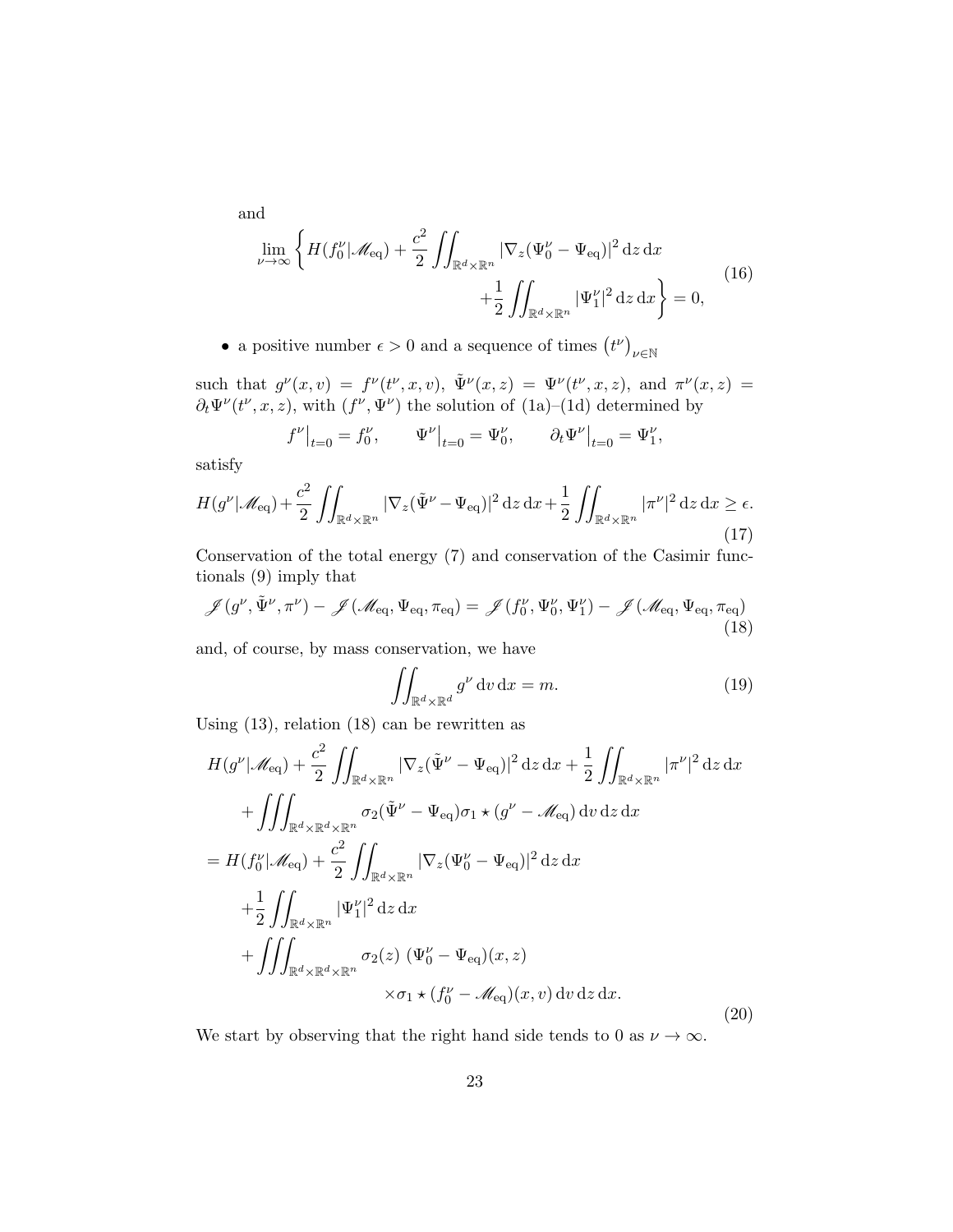Lemma 3.5. We have

$$
\lim_{\nu\to\infty}\mathscr{J}(f_0^{\nu},\Psi_0^{\nu},\Psi_1^{\nu})-\mathscr{J}(\mathscr{M}_{\mathrm{eq}},\Psi_{\mathrm{eq}},\pi_{\mathrm{eq}})=0.
$$

**Proof.** This is a consequence of (16). The last term in (20) is nothing but  $\mathscr{B}(\Psi_0^{\nu}-\Psi_{\text{eq}},\rho_0^{\nu}-\rho_{\text{eq}}),$  with  $\rho_0^{\nu}(x)=\int_{\mathbb{R}^d}f_0^{\nu}(x,v)\,\mathrm{d}v$ , and we appeal to the continuity property stated in Lemma 2.1.  $\blacksquare$ 

It follows that

$$
\lim_{\nu \to \infty} \mathcal{J}(g^{\nu}, \tilde{\Psi}^{\nu}, \pi^{\nu}) = \mathcal{J}(\mathcal{M}_{\text{eq}}, \Psi_{\text{eq}}, \pi_{\text{eq}})
$$
\n(21)

We are led to a contradiction owing to Lemma 3.4 which makes  $\big((g^\nu,\tilde\Psi^\nu,\pi^\nu)\big)_{\nu\in\mathbb N}$ appear as a minimizing sequence for  $\mathscr J$  with the mass constrained to be m. By using Lemma 3.4-(ii), we can find a suitable subsequence  $(\nu_k)_{k\in\mathbb{N}}$  such that

$$
\lim_{k \to \infty} \iiint_{\mathbb{R}^d \times \mathbb{R}^d \times \mathbb{R}^n} \sigma_2(z) \left( \tilde{\Psi}^{\nu_k} - \Psi_{\text{eq}} \right)(x, z) \, \sigma_1 \star (g^{\nu_k} - \mathscr{M}_{\text{eq}})(x, v) \, \mathrm{d}v \, \mathrm{d}z \, \mathrm{d}x = 0.
$$

Going back to (18) and (20), we are thus led to

$$
\lim_{k \to \infty} \left\{ \mathcal{J}(g^{\nu_k}, \tilde{\Psi}^{\nu_k}, \pi^{\nu_k}) - \mathcal{J}(\mathcal{M}_{\text{eq}}, \Psi_{\text{eq}}, \pi_{\text{eq}}) \right\} = 0
$$
\n
$$
= \lim_{k \to \infty} \left\{ H(g^{\nu_k} | \mathcal{M}_{\text{eq}}) + \frac{c^2}{2} \iint_{\mathbb{R}^d \times \mathbb{R}^n} |\nabla_z (\tilde{\Psi}^{\nu_k} - \Psi_{\text{eq}})|^2 \, \mathrm{d}z \, \mathrm{d}x + \frac{1}{2} \iint_{\mathbb{R}^d \times \mathbb{R}^n} |\pi^{\nu_k}|^2 \, \mathrm{d}z \, \mathrm{d}x \right\}.
$$

Since the three sequences involved in the last expression are all non negative, we conclude that

$$
H(g^{\nu_k}|\mathscr{M}_{\text{eq}}) \xrightarrow[k \to \infty]{} 0,
$$
  

$$
\|\nabla_z(\tilde{\Psi}^{\nu_k} - \Psi_{\text{eq}})\|_{L^2(\mathbb{R}^d \times \mathbb{R}^n)} \xrightarrow[k \to \infty]{} 0, \qquad \|\pi^{\nu_k}\|_{L^2(\mathbb{R}^d \times \mathbb{R}^n)} \xrightarrow[k \to \infty]{} 0.
$$

П

This contradicts (17).

# Appendix A. Weak compactness in  $L^1$  for  $h(s) = s \ln(s) - s$

The difficulty comes from the fact that  $h(f)$  might change sign. We shall prove that  $g^{\nu}|\ln(g^{\nu})|$  and  $(|v|^2+V(x))g^{\nu}$  are bounded in  $L^1(\mathbb{R}^d\times\mathbb{R}^d)$ , which will allow us to apply the Dunford–Pettis theorem [16, Section 7.3.2], taking into account (H0).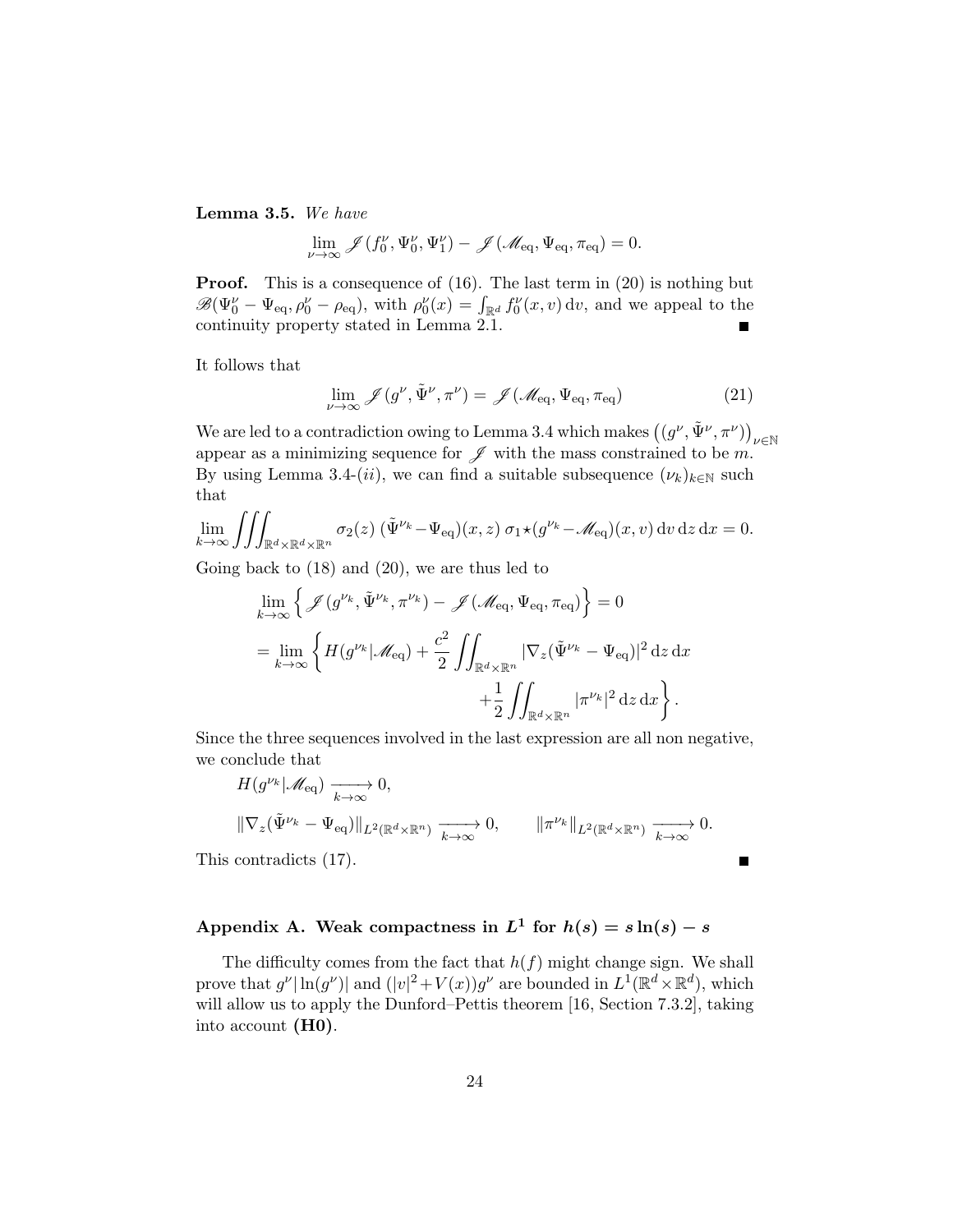Owing to Young's inequality, we deduce from Lemma 2.1 that there exists  $C > 0$  such that for any  $\beta > 0$ , we have  $\mathscr{B}(g^{\nu}, \psi^{\nu}) = \iint_{\mathbb{R}^d \times \mathbb{R}^d} \Phi[\psi^{\nu}] g^{\nu} dv dx \geq$  $-\beta \|\nabla \psi^{\nu}\|_{L^2(\mathbb{R}^d \times \mathbb{R}^d)} - \frac{C}{\beta}m^2$ . Therefore we get

$$
\frac{C}{\beta}m^2 + \mathscr{J}(g^{\nu}, \psi^{\nu}, \pi^{\nu})
$$
\n
$$
\geq \iint_{\mathbb{R}^d \times \mathbb{R}^d} h(g^{\nu}) dv dx + \iint_{\mathbb{R}^d \times \mathbb{R}^d} g^{\nu} \left( \frac{|v|^2}{2} + V(x) \right) dv dx
$$
\n
$$
+ \left( \frac{c^2}{2} - \beta \right) ||\nabla \psi^{\nu}||_{L^2(\mathbb{R}^d \times \mathbb{R}^d)}^2 + \frac{1}{2} ||\pi^{\nu}||_{L^2(\mathbb{R}^d \times \mathbb{R}^d)}^2,
$$

where we can pick  $0 < \beta < c^2/2$ . Since the left hand side it bounded with respect to  $\nu$ , it already justifies the weak compactness of  $g^{\nu}, \psi^{\nu}$  and  $\pi^{\nu}$  when  $h$  is non negative and satisfies  $(H1)$ .

For  $h(s) = s \ln(s) - s$ , we use the following argument: for  $\Omega \geq 0$ , we have

$$
s|\ln(s)| = s\ln(s) - 2s\ln(s)(\mathbf{1}_{e^{-\Omega} \le s \le 1} + \mathbf{1}_{e^{-\Omega} > s})
$$
  
 
$$
\le s\ln(s) + 2\Omega s + \frac{4}{e}e^{-\Omega/2}.
$$

We use this inequality with  $\Omega = 2\alpha(\frac{|v|^2}{2} + V(x))$ ,  $0 < \alpha < 1/4$ . It allows us to obtain

$$
\iint_{\mathbb{R}^d \times \mathbb{R}^d} g^{\nu} |\ln(g^{\nu})| dv dx + (1 - 4\alpha) \iint_{\mathbb{R}^d \times \mathbb{R}^d} g^{\nu} \left( \frac{|v|^2}{2} + V(x) \right) dv dx
$$
  
+ 
$$
\left( \frac{c^2}{2} - \beta \right) ||\nabla \psi^{\nu}||_{L^2(\mathbb{R}^d \times \mathbb{R}^d)}^2 + \frac{1}{2} ||\pi^{\nu}||_{L^2(\mathbb{R}^d \times \mathbb{R}^d)}^2
$$
  

$$
\leq \iint_{\mathbb{R}^d \times \mathbb{R}^d} h(g^{\nu}) dv dx + \iint_{\mathbb{R}^d \times \mathbb{R}^d} g^{\nu} \left( \frac{|v|^2}{2} + V(x) \right) dv dx
$$
  
+ 
$$
\frac{c^2}{2} ||\nabla \psi^{\nu}||_{L^2(\mathbb{R}^d \times \mathbb{R}^d)}^2 + \frac{1}{2} ||\pi^{\nu}||_{L^2(\mathbb{R}^d \times \mathbb{R}^d)}^2 + \mathcal{B}(g^{\nu}, \psi^{\nu})
$$
  
+ 
$$
m + \frac{C}{\beta} m^2 + \frac{4}{e} \iint_{\mathbb{R}^d \times \mathbb{R}^d} e^{-\alpha V(x)} e^{-\alpha |v|^2/2} dv dx
$$
  

$$
\leq \mathcal{J}(g^{\nu}, \psi^{\nu}, \pi^{\nu}) + m + \frac{C}{\beta} m^2 + \frac{4}{e} \iint_{\mathbb{R}^d \times \mathbb{R}^d} e^{-\alpha V(x)} e^{-\alpha |v|^2/2} dv dx
$$

which is bounded uniformly with respect to  $\nu$ .

[1] Aguer, B., De Bièvre, S., Lafitte, P., Parris, P. E., 2010. Classical motion in force fields with short range correlations. J. Stat. Phys. 138 (4-5), 780–814.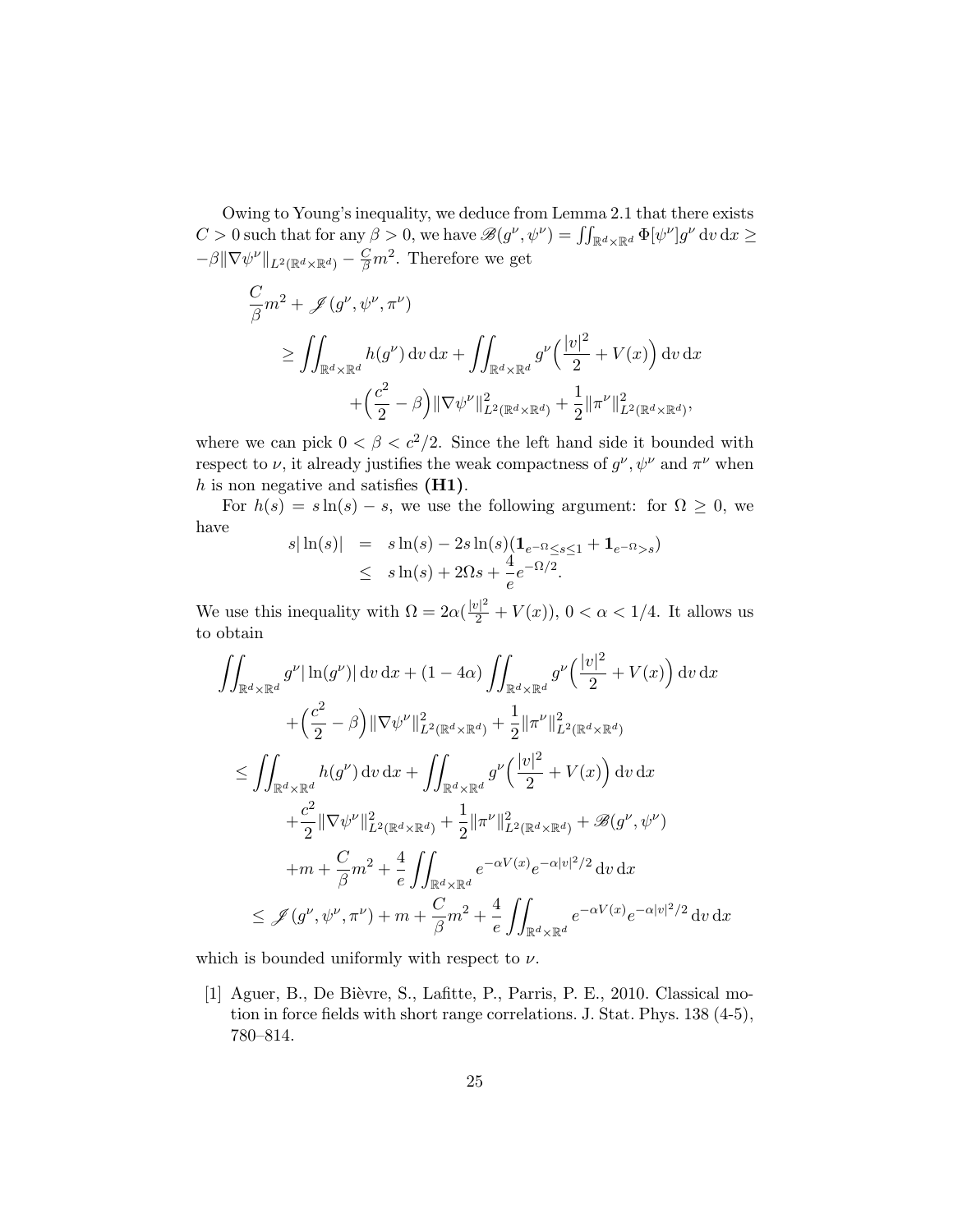- [2] Alonso, R., Goudon, T., Vavasseur, A., 2017. Damping of particles interacting with a vibrating medium. Ann. IHP. Anal. Non-Linéaire 34 (7), 1727–1758.
- [3] Ben Abdallah, N., Dolbeault, J., 2003. Relative entropies for kinetic equations in bounded domains (irreversibility, stationary solutions, uniqueness). Archiv. Ration. Mech. Anal. 168 (4), 253–298.
- [4] Brézis, H., 1987. Analyse fonctionnelle. Théorie et applications. Masson.
- [5] Bruneau, L., De Bièvre, S., 2002. A Hamiltonian model for linear friction in a homogeneous medium. Comm. Math. Phys. 229 (3), 511–542.
- [6] Cáceres, M.-J., Carrillo, J. A., Dolbeault, J., 2002. Nonlinear stability in  $L^p$  for a confined system of charged particles. SIAM J. Math. Anal. 34, 478–494.
- [7] Csiszar, I., 1967. Information-type measures of difference of probability distributions and indirect observations. Studia Sci. Math. Hungar. 2, 299–318.
- [8] De Bi`evre, S., Goudon, T., Vavasseur, A., 2016. Particles interacting with a vibrating medium: existence of solutions and convergence to the Vlasov–Poisson system. SIAM J. Math. Anal. 48 (6), 3984–4020.
- [9] De Bièvre, S., Lafitte, P., Parris, P. E., 2007. Normal transport at positive temperatures in classical Hamiltonian open systems. In: Adventures in mathematical physics. Vol. 447 of Contemp. Math. Amer. Math. Soc., Providence, RI, pp. 57–71.
- [10] De Bi`evre, S., Parris, P. E., 2011. Equilibration, generalized equipartition, and diffusion in dynamical Lorentz gases. J. Stat. Phys. 142 (2), 356–385.
- [11] De Bièvre, S., Parris, P. E., Silvius, A., 2005. Chaotic dynamics of a free particle interacting linearly with a harmonic oscillator. Phys. D 208 (1-2), 96–114.
- [12] Dolbeault, J., Markowich, P., Unterreiter, A., 2001. On singular limits of mean-field equations. Arch. Rational Mech. Anal. 158 (4), 319–351.
- [13] Dolbeault, J., Mouhot, C., Schmeiser, C., 2015. Hypocoercivity for linear kinetic equations conserving mass. Trans. AMS 367 (6), 3807– 3828.